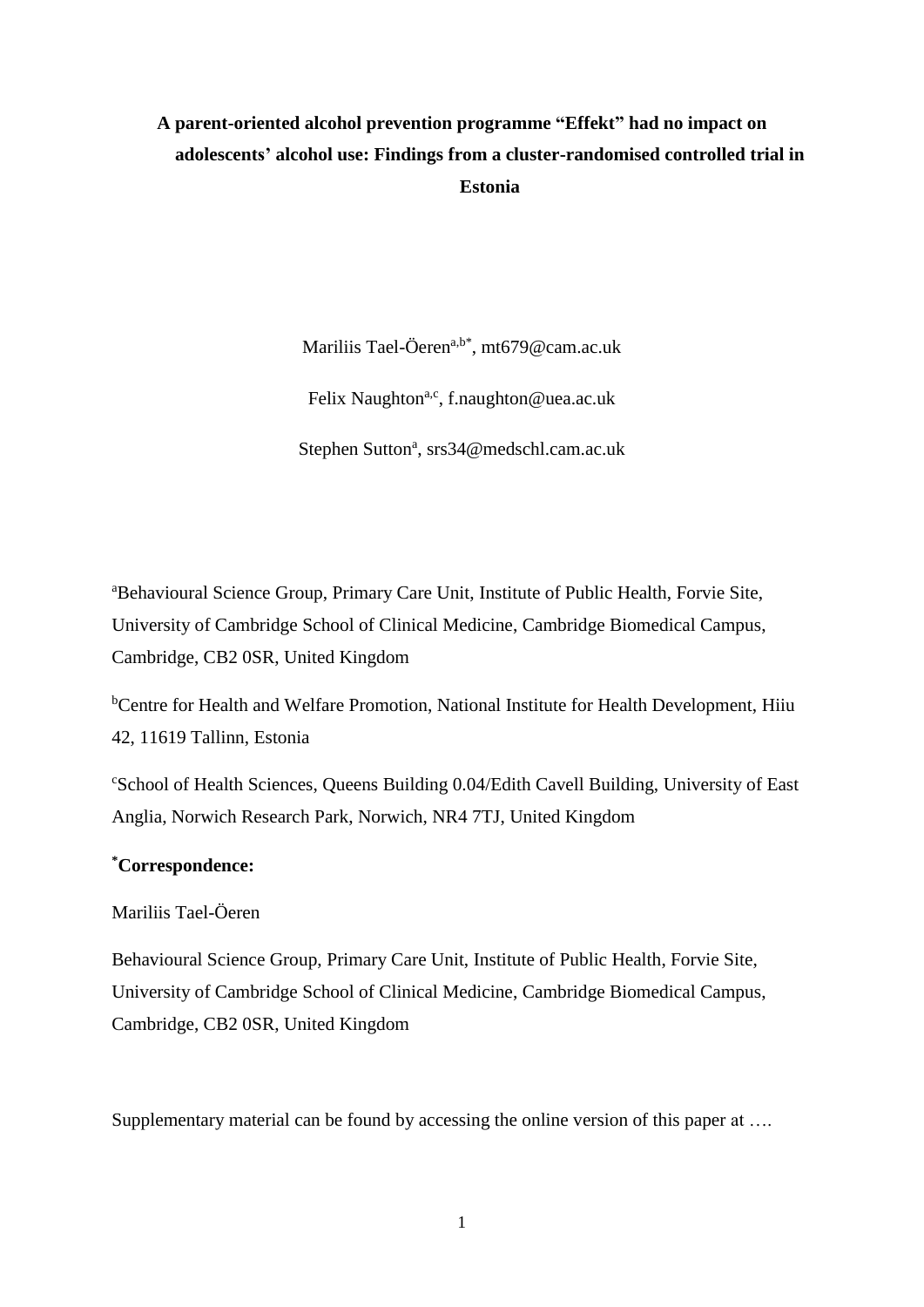## **Abstract**

*Aim:* To evaluate the effectiveness of a universal parent-oriented alcohol prevention programme ("Effekt") in Estonia. The main objective of the programme was to delay and reduce adolescents' alcohol consumption by maintaining parental restrictive attitudes towards adolescents' alcohol use over time.

*Methods:* A matched-pair cluster randomised controlled trial with a three-year assessment period (baseline (T1), 18-months (T2) and 30-months (T3) follow-ups) was undertaken in 2012‒2015 among 985 fifth grade adolescents and 790 parents in sixty-six schools (34 intervention, 32 control). The primary outcome measure was adolescents' alcohol use initiation. Secondary outcome measures were lifetime drunkenness and alcohol use in the past year. Intermediate outcomes were restrictive parental attitudes towards adolescents' alcohol use reported by parents and perceived restrictive parental attitudes and parental alcohol supply reported by adolescents.

*Results:* There were no significant differences in adolescents' alcohol use initiation, lifetime drunkenness, alcohol use in the past year, parental alcohol supply, and adolescent's perception of parental restrictive attitudes between intervention and control school participants at T2 and T3. There were significant differences in parental attitudes – the odds of having restrictive attitudes were  $2.05$  (95% confidence interval (CI)=1.32–3.17) times higher at T2 and 1.92 (95% CI=1.31–2.83) times higher at T3 in the intervention group than in the control group.

*Conclusions:* The Estonian version of the "Effekt" programme had a positive effect on parental attitudes, but it did not succeed in delaying or reducing adolescents' alcohol consumption.

*Keywords:* Alcohol use prevention; adolescents; parental attitudes; Effekt programme; cluster randomised controlled trial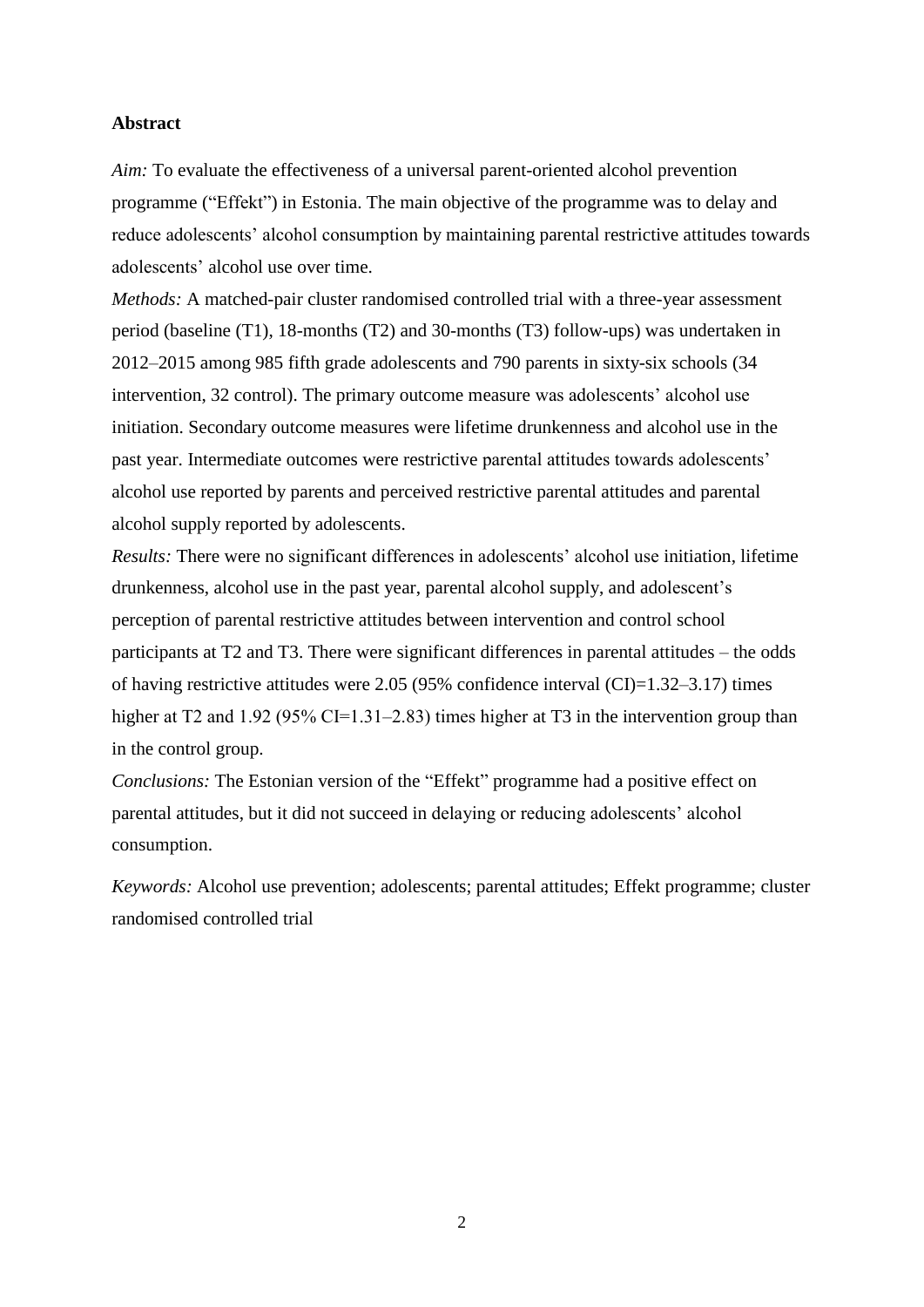#### **1. Introduction**

Alcohol use is high in Europe – 66% of the population aged 15 and older have consumed alcohol in the past 12 months and 17% are heavy episodic drinkers (World Health Organization, 2014). Use is typically initiated in adolescence, when attitudes and behaviours develop, and is often associated with increased autonomy and proving oneself to others (Brown et al., 2008; Schulenberg and Maggs, 2002). According to the 2013/14 Health Behaviour of the School-aged Children study (Inchley et al., 2016), 27% of 15-year-old students have ever consumed alcohol and 8% have been drunk by the age of 13. Alcohol use prevalence among adolescents in Estonia is considerably higher than in most other European countries. Nearly one in two (49%) 15-year-olds have consumed alcohol and 19% have been drunk by the age of 13 (Aasvee and Rahno, 2015). Initiation at an early age is related to several negative outcomes, e.g. development of health problems, injuries, early sexual behaviour and delinquent behaviour (Newbury-Birch et al., 2009). In addition, alcohol has a serious negative impact on brain development (Bava and Tapert, 2010; Brown et al., 2000) which continues up until the mid-twenties (Giedd et al., 1999; Mills et al., 2014).

Primary socialization theory (Oetting and Donnermeyer, 1998) postulates that parents' are one of the main sources for children when learning norms, values and behaviours. Children tend to imitate their parents to receive recognition and to be perceived more like adults (Kohlberg, 1984). Kindergarten children who role play adults are more likely to buy alcohol and cigarettes if their parents drink alcohol or smoke (Dalton et al., 2005). This suggests that children who see drinking and smoking at home might be more prone to trying it out themselves. However, not only witnessing parents' drinking influences drinking behaviour (Rossow et al., 2016; Yap et al., 2017); several other parental factors are related, including the provision of alcohol, attitudes, the quality of parent-child relationship, parenting style, monitoring, support and involvement (Čablová et al., 2014; Kaynak et al., 2014; Sharmin et al., 2017; Yap et al., 2017). Targeting parents and related factors in programmes to prevent and reduce adolescents' alcohol use has shown positive lasting results (Bo et al., 2018; Foxcroft and Tsertsvadze, 2011a; Smit et al., 2008), in comparison to student-oriented programmes that in general have not shown effectiveness (Foxcroft and Tsertsvadze, 2011b; Jones et al., 2007). Favourable aspects covered in effective parentfocused interventions include rule-setting, monitoring and parent-child communication (Kuntsche and Kuntsche, 2016).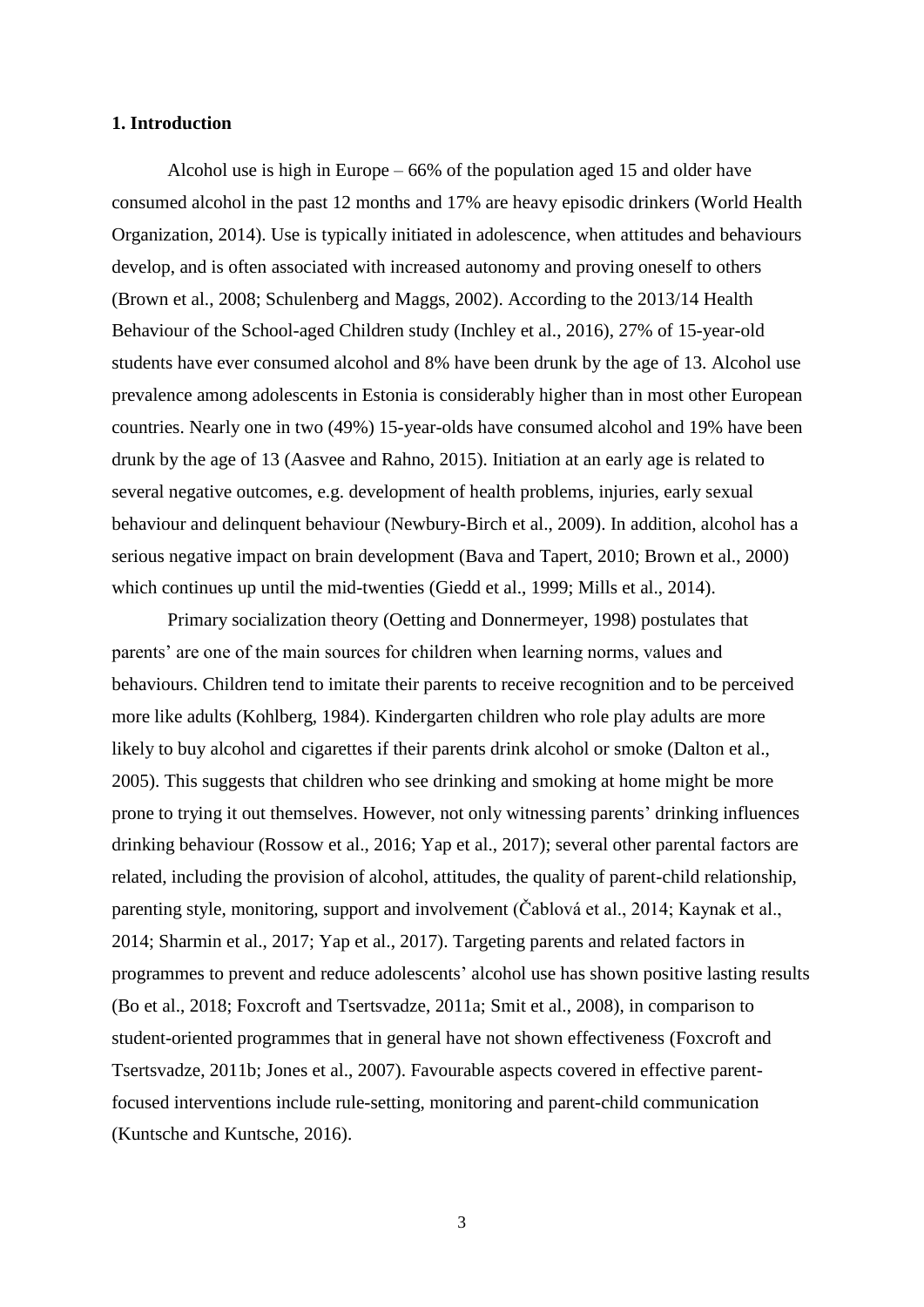This article focuses on the parent-oriented programme "Effekt" (formerly known as the Örebro Prevention Programme) which was developed in Sweden at the end of 1990s (Koutakis, 2011; Koutakis et al., 2008). The main objective is to delay and reduce adolescents' alcohol use by maintaining parental restrictive attitudes towards adolescents' alcohol use over time. The programme has so far been evaluated in Sweden (Bodin and Strandberg, 2011; Koutakis et al., 2008; Özdemir and Koutakis, 2016; Strandberg and Bodin, 2011) and the Netherlands (Koning et al., 2013, 2012, 2011a, 2011b, 2009; Verdurmen et al., 2014), resulting in equivocal findings on adolescents' alcohol use. The developers of the programme found it effective in reducing the frequency of drunkenness (d=0.35) (Koutakis et al., 2008) and onset of monthly drunkenness, mediated by parental attitudes (Özdemir and Koutakis, 2016). However, in a much larger evaluation of the programme in a different Swedish sample no evidence was found that the programme was effective in delaying use (odds ratio  $(OR)=0.99, 95\%$  confidence interval  $(CI)=0.61-1.60$ ) or reducing drunkenness  $(OR=1.07, 95\% CI=0.79-1.44)$  (Bodin and Strandberg, 2011). In an evaluation in the Netherlands, where the number of meetings was reduced from the original six to two, only a combined intervention targeting both parents and students directly had a positive effect on delaying heavy weekly alcohol use (Koning et al., 2013, 2011a, 2011b, 2009; Verdurmen et al., 2014). Interventions targeting parents and students separately had no effect on adolescents' alcohol use.

The idea to implement an alcohol prevention programme in Estonia emerged in 2011, after several schools approached the National Institute for Health Development to request a systematic and sustainable solution to prevent and reduce adolescents' alcohol use. A systematic review (Foxcroft and Tsertsvadze, 2011a) published the same year indicated that family-based prevention programmes had shown promising results. If effective, a parent focused intervention could be potentially a lower cost intervention than a combined parent and adolescent focused intervention. Therefore, it was important to identify if a parent only intervention would be effective, before rolling out a programme across the entire country. Criteria applied when selecting the programme to implement were: 1) low long-term costs, 2) administratively easy to implement, 3) time efficient (from parents' and teachers' perspective), 4) promising results on reducing and delaying alcohol use. "Effekt" met the criteria most closely and was initiated in 2012. Throughout the implementation process the content of the programme was adjusted by extending the topics on alcohol use and parenting and by increasing the interaction between parents and trainers.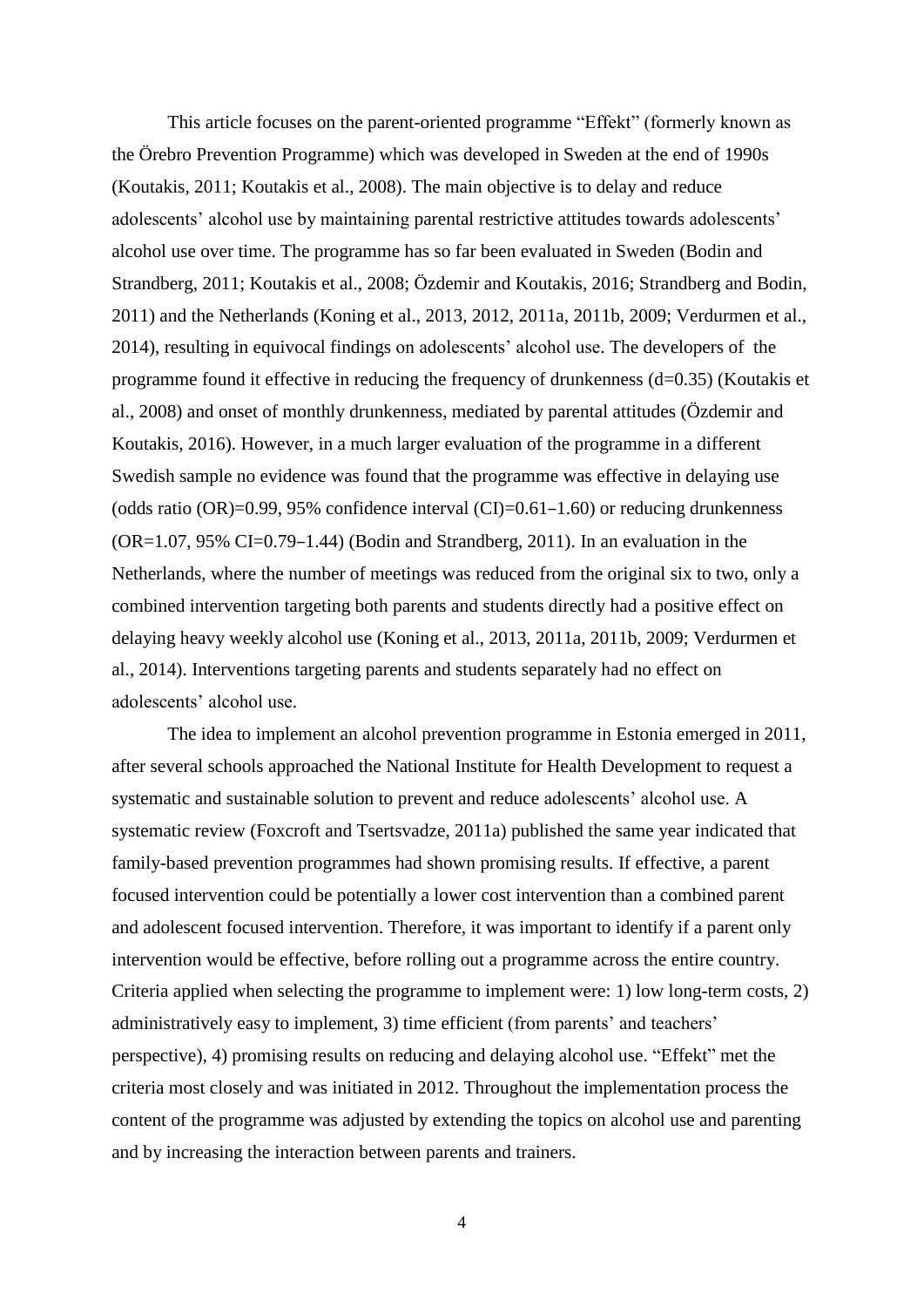The aim of the present study was to evaluate the effectiveness of the "Effekt" programme, modified for the cultural context in Estonia. Specifically, it was examined whether allocation to the intervention had an effect on adolescents' alcohol use, alcohol supply by parents, and parental attitudes.

#### **2. Methods**

**.** 

A matched-pair cluster-randomised controlled trial was conducted among adolescents and their parents in 2012–2015. The trial was approved by the Tallinn Medical Research Ethics Committee (KK2710, 19.04.12).

#### *2.1 Recruitment, allocation and participants*

In May 2012 all Estonian speaking schools in the Network of Health Promoting Schools (NHPS) that had at least seven grades received an electronic invitation to participate in the trial (schools for children with special needs were excluded). Out of 138 schools that met the criteria, 68 (49.3%) agreed to participate. All parallel classes in fifth grade were included. To allocate schools to groups, pairs and triplets were compiled, based on schools' and classes' (5th grades) size and spatial proximity (Figure  $S1<sup>1</sup>$ ). An online program "Research Randomizer" (Urbaniak and Plous, 2013) was used to randomly allocate school(s) from each pair/triplet to intervention or control group. Immediately after randomisation two control schools withdrew. Due to this change, out of 66 remaining schools, 34 received the intervention and 32 schools were control schools.

All parents received a consent form to confirm adolescents' (n=2246) participation in the trial. Out of 2246 parents (one parent per household), 35.5% did not give their consent and 18.4% did not send the form back (Figure 1). The baseline assessment (T1) was carried out in September–October 2012, the first follow-up at 18 months (T2) and the second followup at 30 months (T3). Students completed self-report questionnaires during one school lesson. Each student received a sealed envelope with a prepaid envelope and a parent's questionnaire inside to take home. Unique sequence numbers were used to link parent's and adolescent's data.

The final number of students and parents participating at T1 was 985 and 790, respectively (43.9% and 35.2% of the whole sample) (Table  $S1<sup>2</sup>$ ). All participants who

<sup>&</sup>lt;sup>1</sup>Supplementary material can be found by accessing the online version of this paper. See Appendix A for more details.

<sup>&</sup>lt;sup>2</sup>Supplementary material can be found by accessing the online version of this paper. See Appendix A for more details.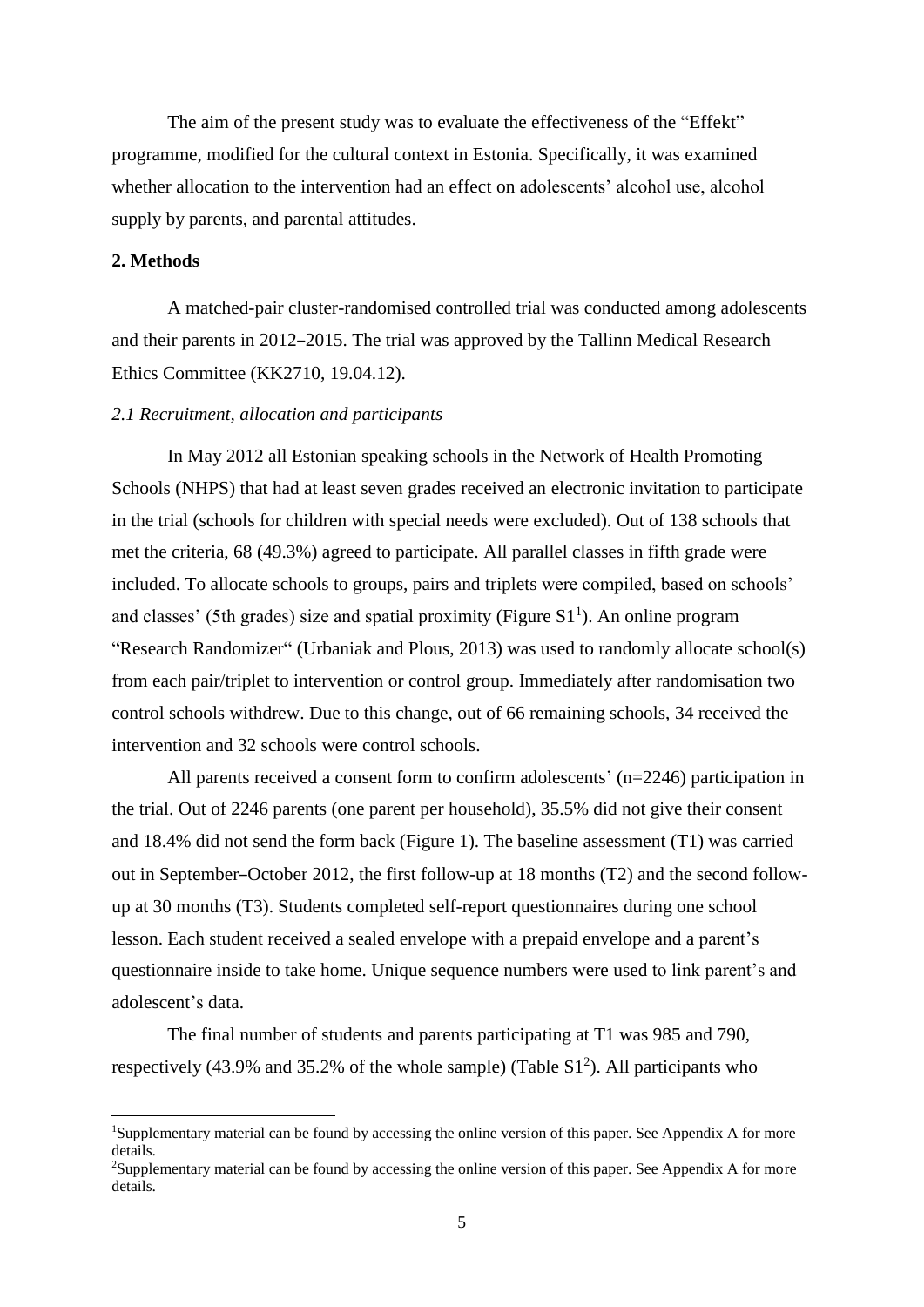completed questionnaires at T1 were invited to participate at T3, irrespective of their participation at T2.

#### *2.2 Intervention*

The universal parent-oriented alcohol prevention programme targeted parents, whose children were 11–13 years old (grades 5–7). Six meetings, two meetings per year (autumn and spring) were held at all schools by qualified trainers, who underwent intensive training throughout the programme. The mean number of meetings in the 34 intervention schools (60 classes) was  $4.78$  (SD = 1.30). Out of 60 classes, 22 received all six meetings, 19 received five, seven received four, 10 received three, one received two and one did not receive any meetings. Participation rates varied (14.0–47.1%, N=1139), being higher in the autumn. After each meeting teachers received a summary by e-mail and forwarded it to all parents in the class, irrespective of their participation in the meeting (prerequisite was that the meeting had taken place). Twice a year parents also received two-page newsletters. The objective of the meetings and newsletters was to increase parents' knowledge and awareness of childrenrelated alcohol topics and parenting skills (Table 1). Three main messages were repeated in all the meetings and newsletters: 1) talk to your child (general communication, including alcohol); 2) do not offer alcohol to your child; 3) express clearly your restrictive attitudes towards children's alcohol use. In addition, parents were encouraged to make agreements with other parents in the class to support children's development; agreements were included in the meetings' summaries.

The feedback from parents and trainers after the first two meetings implied that the repetition of the content – as done in the original programme – created reluctance among parents to participate in the following meetings. The main messages and making agreements were kept the same as in the original programme, but the content was modified (e.g. additional topics, more emphasis on discussion, roleplay) after the second meeting. Involving team of experts (e.g. family therapists, psychologists, educational scientists, teachers and public health experts) ensured the topics covered in the programme were age appropriate. *2.3 Measures*

Identical questionnaires were used for all adolescents. Parents' questionnaires at intervention schools had minor differences (i.e additional questions related to the programme) from those in control schools. All sociodemographic and socioeconomic characteristics are described in Table 2.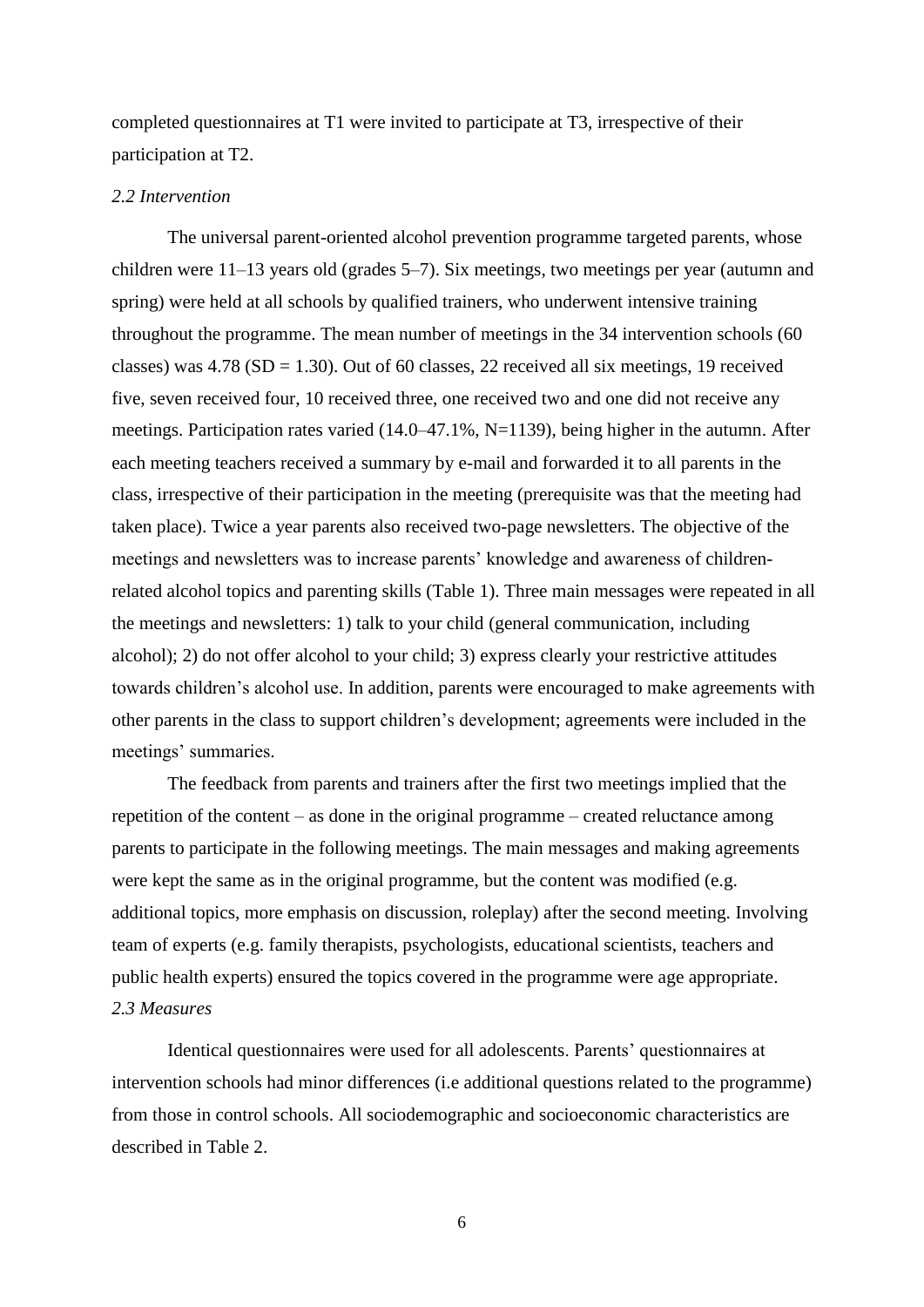#### *2.3.1 Primary outcome*

The primary outcome was adolescents' alcohol use initiation indicator used in the Health and Behaviour of School-aged Children study (Aasvee and Minossenko, 2011) – "Have you ever tried an alcoholic beverage (more than a sip)? Yes/no".

#### *2.3.2 Secondary outcomes*

Secondary outcomes included: 1) adolescents' past year alcohol use – "How frequently have you consumed the following alcoholic beverages (beer, wine, strong alcohol, light alcoholic beverages and cocktails) in the last 12 months? Never/seldom/every month/week/day". This measure was dichotomised (irrespective of beverage type) into have not consumed versus have consumed alcohol in the past year; 2) adolescents' lifetime drunkenness – "Have you ever consumed so much alcohol that you got drunk? No, never/ yes, once/2‒3 times/4‒10 times/more than 10 times" (Currie et al., 2012). This measure was dichotomised into never versus at least once. Both measures were dichotomised due to very low rates of monthly and more frequent alcohol use and being drunk more than once.

# *2.3.4 Intermediate outcomes*

Intermediate outcomes included: 1) parental alcohol supply – "From where have you usually acquired alcoholic beverages?". Two options – parent(s) gave to try and parent(s) allow(s) alcohol use – were combined and dichotomised (yes/no); 2) parental attitudes towards adolescents' alcohol use – "At what age do you feel adolescents could try an alcoholic drink for the first time (at least one sip)?". The item was dichotomised into below 18 (lenient) versus 18 and over (restrictive); 3) adolescents' perception of parental attitudes – "How do your parents feel about adolescents your age consuming alcohol? Bad/neutral/tolerant/I do not know". This measure was dichotomised into at least one parent has restrictive ("bad") attitudes versus neither parent has restrictive attitudes.

#### *2.4 Sample size and power analysis*

As part of the study design, emphasis was placed on identifing schools with a low likelihood of dropping out, therefore, schools from the NHPS were included. The project team estimated that compared to non-NHPS schools, the NHPS schools are more likely to participate in the programme for three years and also to support and motivate parents. However, this was a somewhat limited pool of schools and the evaluation was dependent on schools opting in to the trial, which reduced control over the sample size. Therefore, a formal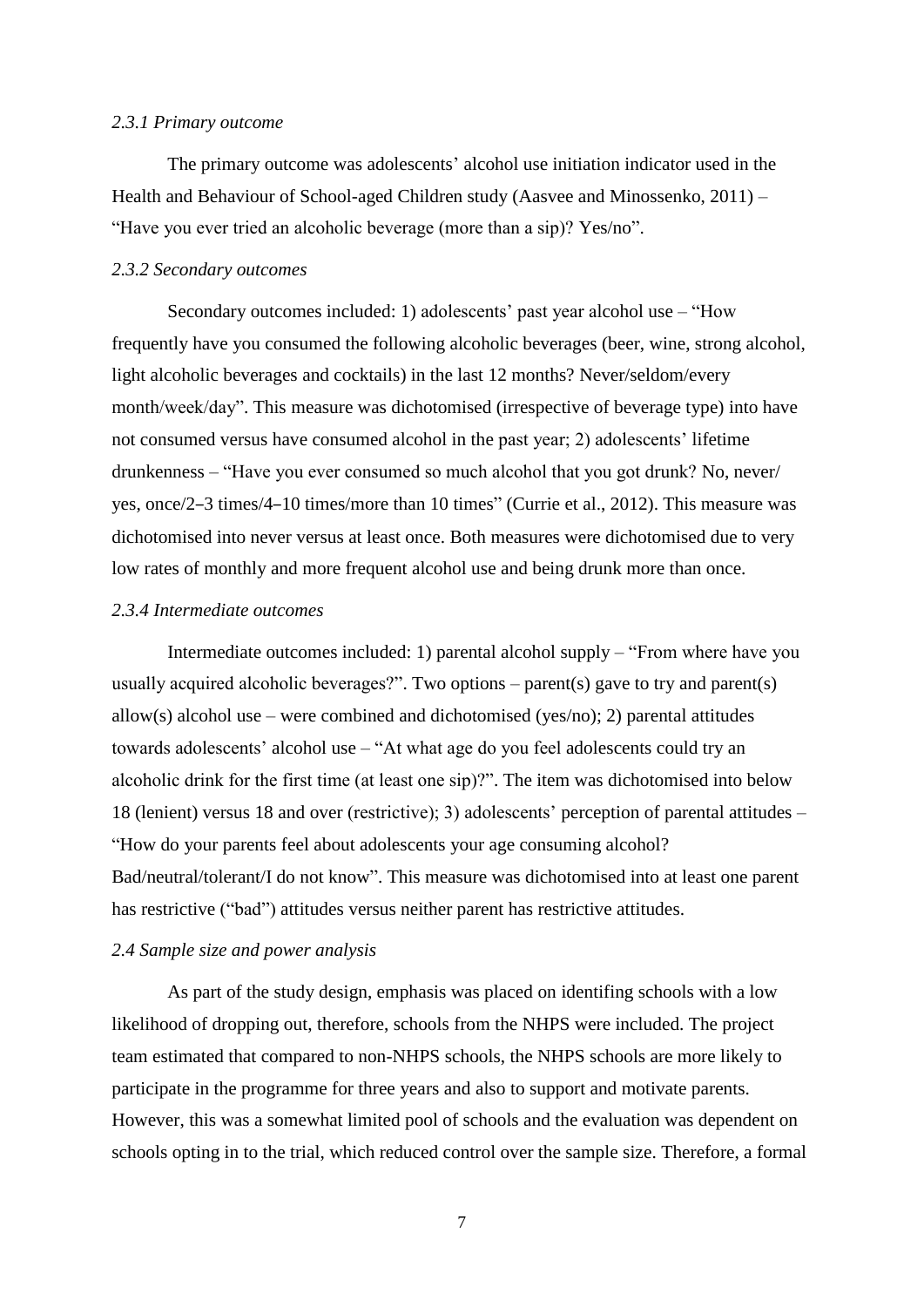sample size calculation was not undertaken. A similar approach was reported by Streimann et al. (2017) as it is difficult to include a large number of schools in trials in Estonia.

#### *2.5 Data analysis*

1

Statistical analysis was carried out using Stata version 14.2 for Windows (StataCorp, 2015). Pearson's Chi-squared test and Fisher's exact test were used to assess the relationship between baseline characteristics and non-participation at T2 and T3. As the sample consisted of matched pairs, Pearson correlation analysis was performed to assess the need to take into account the design in the following analysis. The correlation between members of pairs regarding alcohol use initiation at T1 was very weak, therefore the pairs were broken and the analysis performed was unmatched (Diehr et al., 1995; Donner et al., 2007). Two-level logistic regression was performed to account for school-level clustering when estimating how intervention condition predicted adolescents' alcohol use, parental alcohol supply and parental attitudes at T2 and T3. The alcohol use initiation and lifetime drunkenness models included only adolescents who had not initiated specific behaviour at T1. All models were adjusted to account for background characteristics at the exact follow-up and random effect for school. In addition, all models except alcohol use initiation and lifetime drunkenness were adjusted to account for the baseline outcome measure. The number needed to treat was calculated as the inverse of the risk difference (Cook and Sackett, 1995) if the intervention condition predicted statistically significant change in outcomes.

Separate models were created to assess if pre-specified attitude related measures might act as mediators. At first it was assessed if parental attitudes at T2 and perception of parental attitudes at T3 predict alcohol use initiation at T3 among students who had not initiated alcohol use at T1 (Table  $S2<sup>3</sup>$ ). Thereafter multilevel generalized structural equation modelling (StataCorp, 2013) was performed only with the former indicator, as the latter did not predict alcohol use initiation at T3.

Bayes Factor (West, 2016) was computed for the primary outcome using an online calculator (Dienes, n.d.). Half-normal distribution, with mode set to 0 (indicating no effect), one-tailed and standard deviation equal to the expected effect size (OR=0.71, 95% CI=0.54– 0.94; obtained from a meta-analysis by Smit and colleagues (Smit et al., 2008)) was used for prediction. Additional two-level logistic regression was carried out to assess the dose-

<sup>&</sup>lt;sup>3</sup>Supplementary material can be found by accessing the online version of this paper. See Appendix A for more details.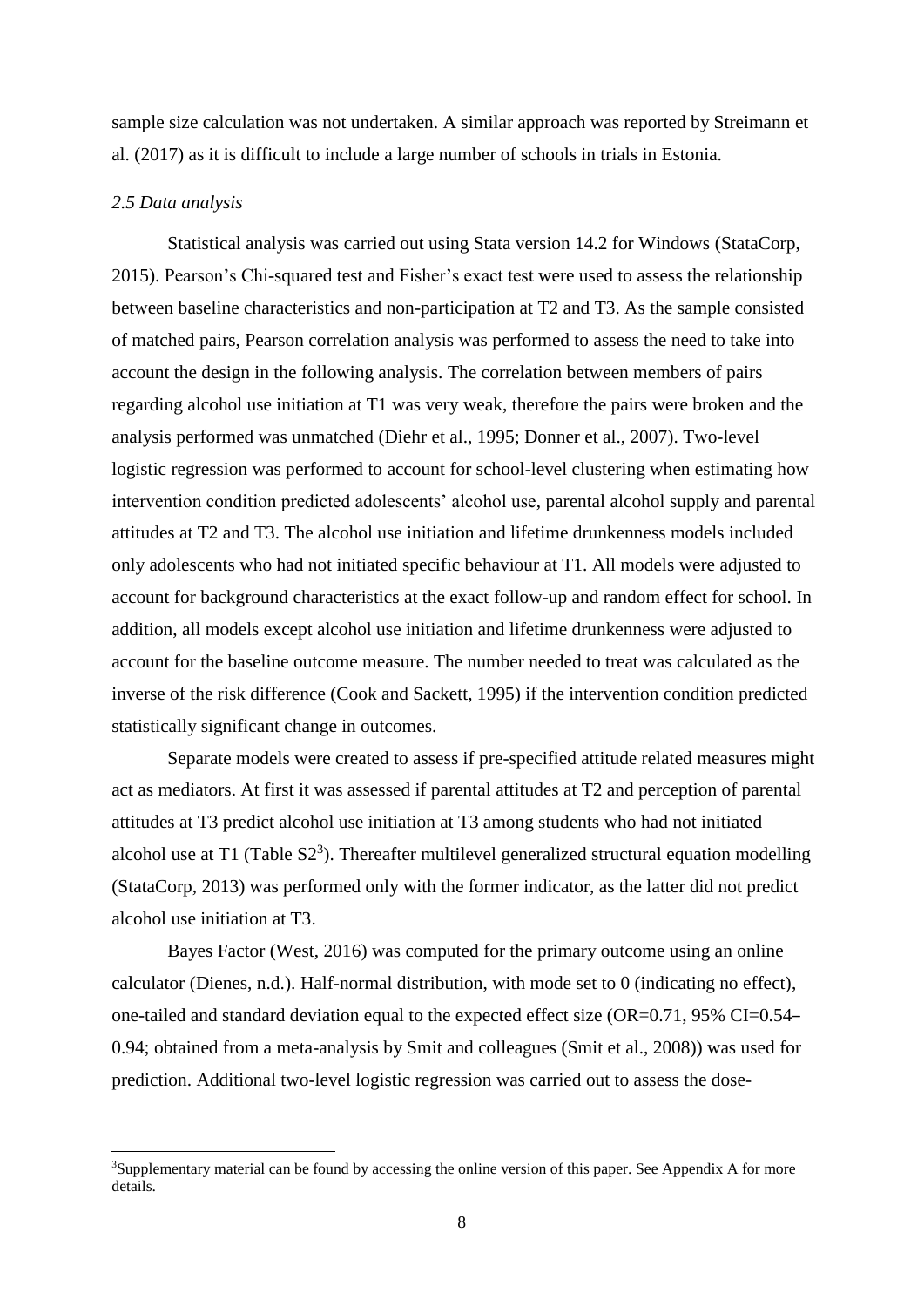response relationship between the number of meetings and outcome measures at the intervention schools.

"Logical" imputation was used on alcohol use initiation and lifetime drunkenness to treat inconsistencies and replace missing values based on longitudinal data (Table S3<sup>4</sup>). This approach was not used on past year alcohol use and parental alcohol supply, as the answers from one wave were not logically dependent on the previous one(s) (Table  $S4<sup>5</sup>$ ). Table  $S5<sup>6</sup>$ shows the distribution of missing data among variables. The missing data on outcomes were handled under four scenarios (Bodin and Strandberg, 2011): 1) completers only, 2) missing data treated as negative (no) – best case scenario, 3) missing data treated as positive (yes) – worst case scenario, 4) multiple imputation. The latter was performed via fully conditional specification for multilevel data under missing at random assumption in Blimp 1.0 (Enders et al., 2017; Keller and Enders, 2017). To reduce the sampling variability, 100 datasets were created, an imputed data set was created after every 1000<sup>th</sup> computational cycle and 1000 iterations were performed before saving the first set. The seed value was set at 90291. Additional options incorporated in the imputation were: 1) the Gibbs option – used when some clusters might have few or no cases, 2) common residual variance for all clusters, 3) cluster means as additional predictors. All variables with missing data were included in the multiple imputation process.

## **3. Results**

# *3.1 Baseline characteristics*

The students sample (n=985) consisted of 51.1% of girls at T1 (Table 2). Most of the participants were 11-years old (88.5%) and lived in urban areas (86.5%). The parents sample (n=790) consisted of 90.9% of females at T1. Almost half (44.9%) of the participating parents had higher education (i.e. a degree from the university) at T1.

# *3.2 Attrition analysis*

**.** 

<sup>4</sup>Supplementary material can be found by accessing the online version of this paper. See Appendix A for more details.

<sup>5</sup>Supplementary material can be found by accessing the online version of this paper. See Appendix A for more details.

<sup>6</sup>Supplementary material can be found by accessing the online version of this paper. See Appendix A for more details.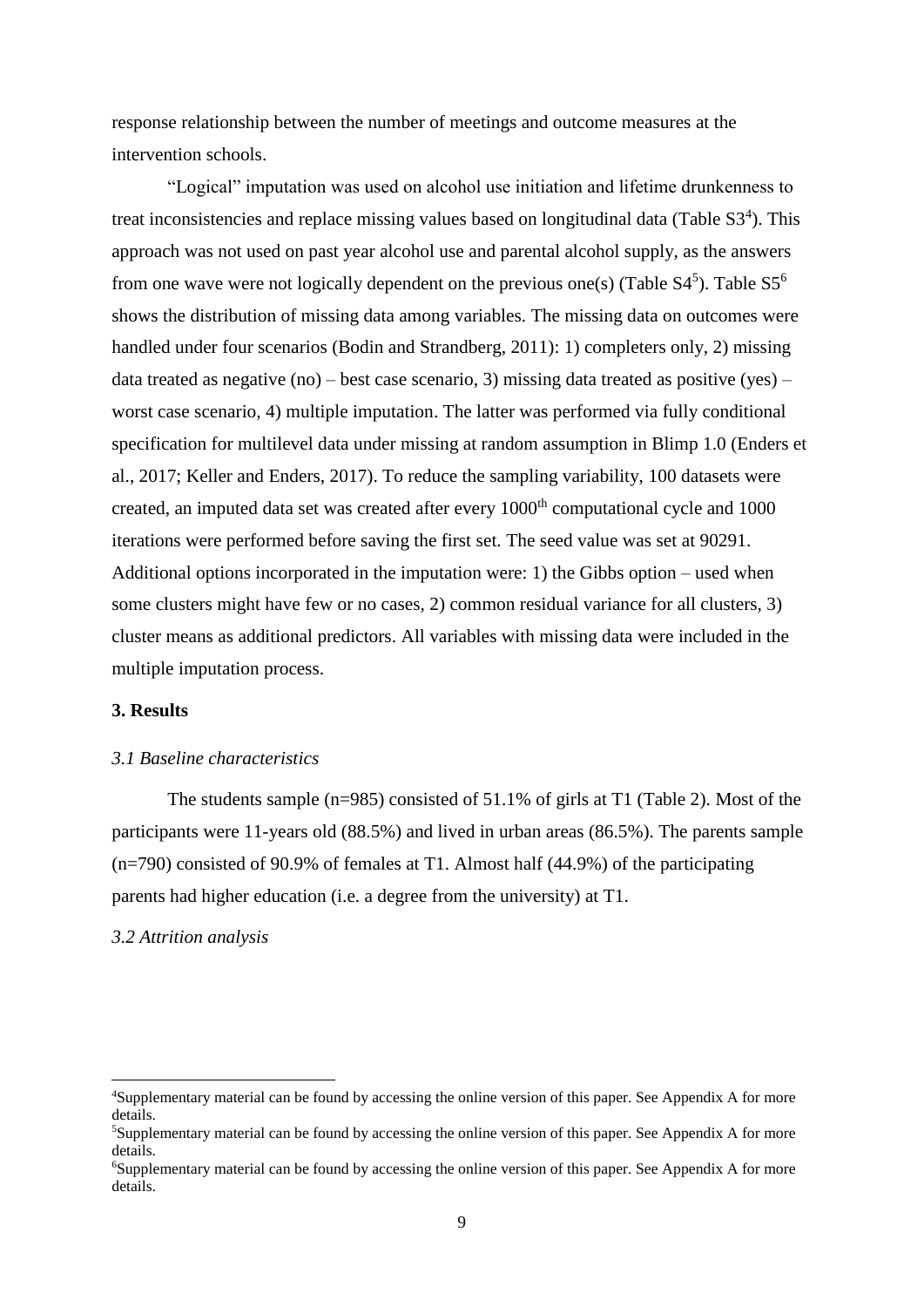At T2 884 students (89.7% of baseline) and 547 parents (55.5% of baseline) completed study measures (Table  $S1<sup>7</sup>$ ). At T3 the rates were 79.9% and 47.6%, respectively. Non-participants in the intervention group differed ( $p \le 0.05$ ) from completers at both followups by family structure, alcohol use initiation, past year use and lifetime drunkenness and at T3 by alcohol supply by parents (Table S6<sup>8</sup>). Non-participants in the control group differed from completers at T2 by alcohol use initiation, lifetime drunkenness and parents' perception of family wealth, and at T3 by living area and alcohol use initiation.

#### *3.3 Primary outcome*

1

Around 30% of students had initiated alcohol use at the baseline (Table 3) and over time the proportion of new initiators increased (Figure 2), but there were no statistically significant differences between groups  $(T2 - OR = 1.21, 95\% CI = 0.81 - 1.81; T3 - OR = 0.87,$ 95% CI=0.59–1.29) (Table 4). Adjusting the model for background characteristics did not change the results (Table S7<sup>9</sup>). The Bayes Factor at T2 was 1.11 and at T3 0.88, which indicates the programme to be more likely ineffective than effective in delaying alcohol use initiation (Beard et al., 2016).

#### *3.4 Secondary and intermediate outcomes*

There were no statistically significant differences between groups regarding their past year alcohol use, lifetime drunkenness, parental alcohol supply and perception of parental attitudes (Table 4, Figures  $S2-5^{10}$ ).

The proportion of parents with restrictive attitudes towards alcohol use increased over time in both groups (Figure 3), and the intervention condition predicted restrictive attitudes at T2 (OR=2.05, 95% CI=1.32–3.17) and T3 (OR=1.92, 95% CI=1.31–2.83).

The results of the mediation analysis indicate that intervention condition did not have a direct effect on adolescents' alcohol use at T3 ( $\beta$ =0.04, SE=0.28, p=0.87), but did have an effect on parental attitudes at T2 ( $\beta$ =0.78, SE=0.24, p<0.01) and the latter had an effect on adolescents' alcohol use at T3 ( $\beta$ =-0.60, SE=0.26, p $\leq$ 0.05). Alcohol use initiation may also have been indrectly affected by parental attitudes, but this was not significant at the 5% level

<sup>7</sup>Supplementary material can be found by accessing the online version of this paper. See Appendix A for more details.

<sup>8</sup>Supplementary material can be found by accessing the online version of this paper. See Appendix A for more details.

<sup>9</sup>Supplementary material can be found by accessing the online version of this paper. See Appendix A for more details.

 $10$ Supplementary material can be found by accessing the online version of this paper. See Appendix A for more details.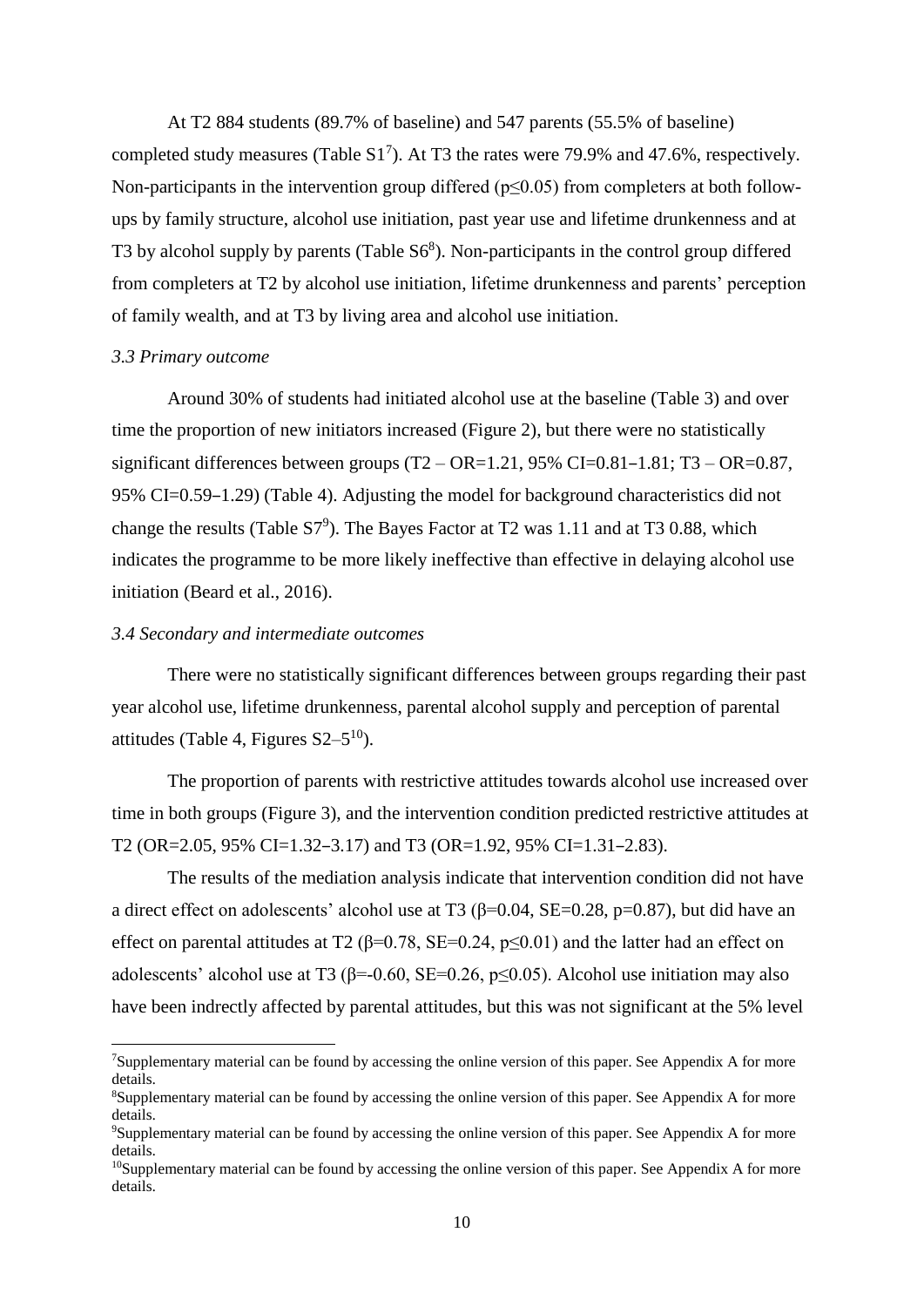(β=-0.47, SE=0.25, p=0.06); the total effect was not statistically significant (β=-0.43, SE=0.35, p=0.22).

#### *3.5 Dose-response relationship*

The number of meetings was not significantly associated with outcome measures at T2 and T3 (Tables  $S8-9^{11}$ ).

# **4. Discussion**

1

# *4.1 Summary of main findings*

The "Effekt" programme was the first universal parent-oriented alcohol prevention programme to be implemented in Estonia. Assessing the programme in the North-Eastern-European cultural context gives valuable input on its adaptability to other countries with high rates of adolescents' alcohol use. It was expected that the programme would help to delay and reduce adolescents' alcohol use by maintaining parental restrictive attitudes over time. However, while the intervention appeared to increase parents' restrictive attitudes towards adolescents' alcohol use, it did not influence adolescents' behaviour. Similar results regarding parental attitudes have been presented in all previous studies (Koning et al., 2011b; Koutakis et al., 2008; Özdemir and Koutakis, 2016; Strandberg and Bodin, 2011; Verdurmen et al., 2014), in addition, two, rather than six meetings have been suggested to be enough to see a change in attitudes (Bodin and Strandberg, 2011; Koning et al., 2009). Equivocal results have been presented on programme's effect on adolescents' alcohol use (see Introduction). *4.2 Comparability with previous studies*

The Estonian findings are not directly comparable with other studies that have evaluated the "Effekt" programme as the content of the programme was modified. It was important to adjust the programme to the current situation in Estonia and to ensure that parents would attend the meetings, without changing the main messages and the format. Similarly, there were changes incorporated in the Dutch version by reducing the number of meetings from six to two (Koning et al., 2009). Additionally, the emphasis of the programme was mainly on prevention and therefore it was started among fifth graders  $(\sim 11$ -years-old), while the Dutch version of the programme was started among adolescents with mean age of 12.6 (Koning et al., 2009) and the Swedish version among seventh graders (~13-years-old) (Koutakis et al., 2008). This resulted in choosing different outcome measures that addressed

<sup>&</sup>lt;sup>11</sup>Supplementary material can be found by accessing the online version of this paper. See Appendix A for more details.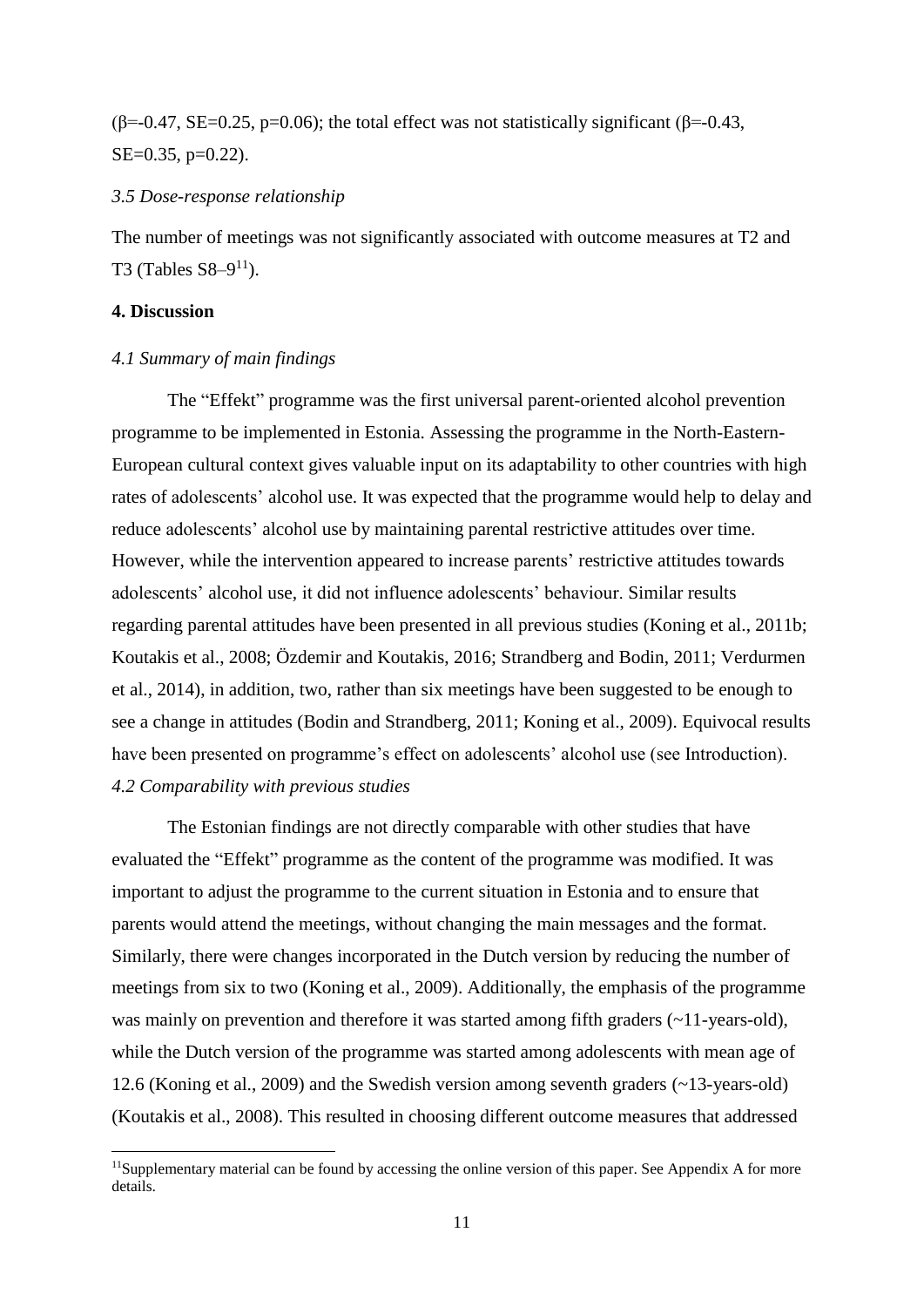the initiation aspect of alcohol use, while previous studies focused more on heavy drinking and frequency of use. One study investigated the effect of the programme on lifetime drunkenness and concluded that there was no significant effect (Bodin and Strandberg, 2011). *4.3 Key considerations*

Although parental attitudes were influenced by the programme in Estonia, it is not clear why this did not translate into an effect on adolescents' alcohol use. Reasons for this could include the programme starting too late – around 30% of the participants had already initiated alcohol use at T1, thus they might have influenced other classmates. At the same time evidence suggests that despite the increasing influence of peers', the role of parents does not decrease over time (Wood et al., 2004). Furthermore, due to low participation rate in the meetings, many parents did not have direct contact with other parents and trainers and thereby lacked behavioural practice (Michie et al., 2014), although all parents received the summaries and newsletters, irrespective of their participation. Another reason could be having parents as the main target group, as combining student- and parent-oriented programmes have showed more promising results (Newton et al., 2017; Van Ryzin et al., 2016). To predict future behaviour, attitudes have to be stable over time (Glasman and Albarracin, 2006), nevertheless it has been shown that when adolescents mature, parents become more lenient towards adolescents' alcohol use (Glatz et al., 2012; Kelly et al., 2011; Özdemir and Koutakis, 2016; Prins et al., 2011; Zehe and Colder, 2014). However, the results from the current trial show that parents in the control group did not become more lenient over time, but compared to the intervention group still had significantly lower prevalence of restrictive attitudes. Also, if attitudes play a part in changing behaviour, there might be other factors involved (e.g. behavioural intentions, perceived behavioural control, subjective norms) (Ajzen and Fishbein, 2005). Additionally, adolescents' alcohol use is a multifaceted behaviour, influenced by several factors in addition to family's role, e.g. personal characteristics, environmental, social and cultural factors (Koning et al., 2009; Maggs and Staff, 2017; Velleman et al., 2005). Finally, the main focus of the programme was on alcohol, while several researchers (Bo et al., 2018; Foxcroft and Tsertsvadze, 2011a; Kuntsche and Kuntsche, 2016; Robertson et al., 2003; Stocking et al., 2016) have suggested that increasing awareness of substance use is very common, but prevention should be universal in its content and focus more on reducing risk factors and enhancing protective factors. *4.4 Limitations and strengths*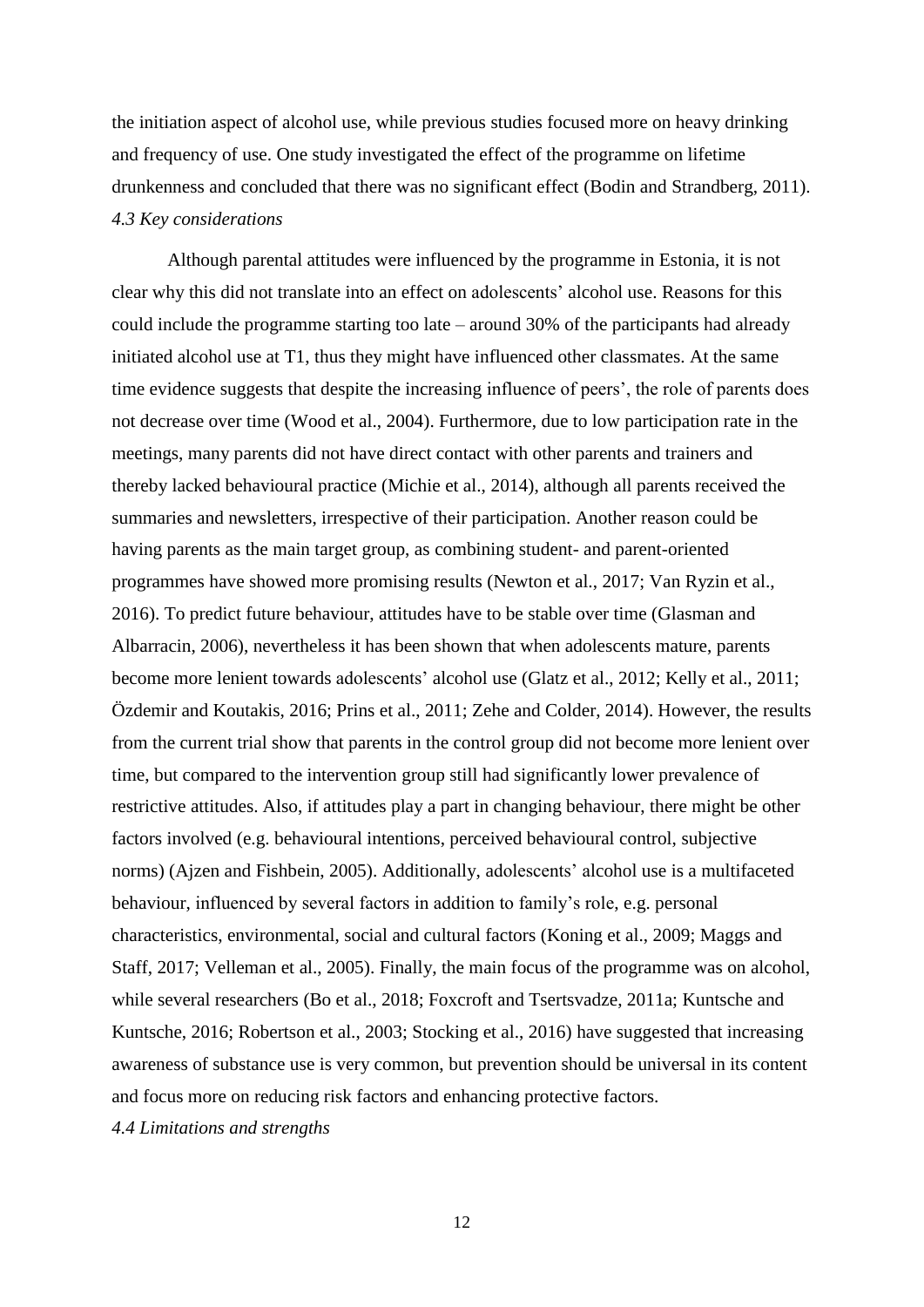This study has some limitations. A limitation was using non-random sampling, as only schools from the NHPS, who were willing to participate, were included. Thus, the participants may not be representative of students and parents in Estonia, but taking into consideration that these schools were motivated to participate, the results should rather overestimate the outcome than the opposite. In addition, participation rates in the trial and meetings were low. Of all the adolescents and parents, only 44% and 35% participated at T1, respectively. Low participation rates among adolescents were mainly due to parents not giving consent for their children to participate in the study or not sending the form back at all. Instead of using the traditional active consent (parents' signature required to confirm/refuse participation), an alternative (passive) consent approach (signature needed only to deny the participation) could have resulted in higher participation rates (Frissell et al., 2004). Parents might also have disliked the approach of using unique numbers that are linked to participants' names. Adolescents whose home conditions (e.g. high parental alcohol use, violence) could have put them more at risk might have been excluded from the study. Also, it is possible that children whose parents attended meetings did not participate in the trial and vice versa. Due to the aforementioned reasons, the study could have been underpowered; however, the Bayes factor estimate supports the null hypothesis, suggesting that study power was not a limiting factor. Low participation in the meetings can also influence the dose-response relationship outcome as the dose reflects the number of meetings that took place (e.g. five meetings took place, but participation rate was low). Another limitation was using adolescents' self-reported alcohol use. Although longitudinally assessed self-reports on initiation age have been shown to increase (Engels et al., 1997), results from several studies on validity and reliability confirm that students can be trusted to accurately report alcohol use (Donovan et al., 2004; Hibell et al., 2012; Molinaro et al., 2012; Wagenaar et al., 1993). Finally, parents' own alcohol use was not measured, and this can have a significant influence on adolescents' alcohol use (Rossow et al., 2016; Yap et al., 2017).

Despite the limitations, the study had several strengths. First, follow-up rates among students were high, more than 80% at both follow-ups. Second, follow-up times were long, meaning that the time lag (Sutton, 2004) between parental attitudes and adolescents' behaviour was sufficient to see any change in the behaviour. Third, using different approaches to take into account missing data showed that similar results to complete case analysis were obtained.

# **5. Conclusions**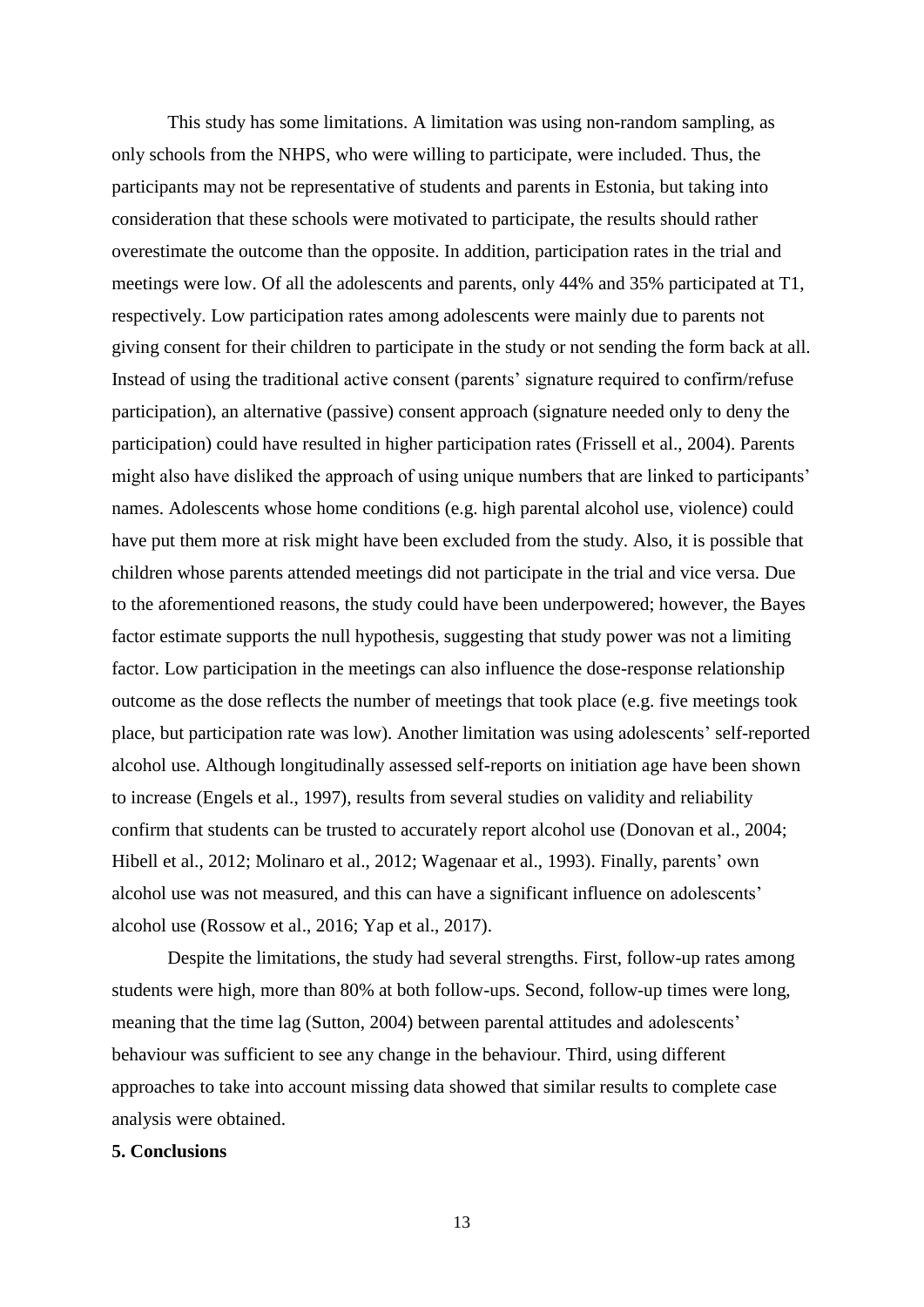"Effekt" programme has received a high rating in the registry of evidence-based prevention programmes, Xchange (European Monitoring Centre for Drugs and Drug Addiction, 2017) and in the Blueprints for Healthy Youth Development database (Blueprints for Healthy Youth Development, 2018). At the same time the findings are contradictory, and this article in combination with others (Bodin and Strandberg, 2011; Koning et al., 2009) provide evidence that targeting parental attitudes is not sufficient to delay and/or reduce adolescents' alcohol use. It is important to understand how the programme works in different countries and cultural contexts, but also to allow the programme to be adjusted to the local situation. It has been suggested that parent-oriented programmes may be effective in preventing and reducing adolescents' alcohol use, but this may depend on various factors, such as adolescents' age, parents' characteristics and intensity of the programme (Kuntsche and Kuntsche, 2016). Future research should focus on combining parent and adolescent programmes, starting the programme earlier, addressing more general protective factors, such as life skills and less alcohol-related awareness. Ensuring high participation rates is another crucial part of universal prevention programmes, because reaching only the people who have the necessary skills and knowledge is not enough to see a change. Additional attention should be directed to the qualitative assessment of the interventions to obtain a better understanding of potential barriers (e.g. low participation rates), but also components that work.

# **Figures**

**Figure 1.** Consolidated Standards of Reporting Trials (CONSORT) 2010 flow diagram.

**Figure 2.** Alcohol use initiation rates at T1, T2 and T3 at the intervention and control schools among adolescents who had not initiated alcohol use at T1 (Nintervention=352/333/280, N<sub>control</sub>=350/331/297).

**Figure 3.** Restrictive parental attitudes towards adolescents' alcohol use among parents at T1, T2 and T3 at the intervention and control schools (Nintervention=352/237/188, N<sub>control</sub>=378/213/159).

# **References**

Aasvee, K., Minossenko, A., 2011. Eesti kooliõpilaste tervisekäitumise uuring. 2009/2010. õppeaasta. Tabelid [Health Behaviour in School-aged Children survey in Estonia. 2009/2010. Tables].

Aasvee, K., Rahno, J., 2015. Eesti kooliõpilaste tervisekäitumise uuring 2013/2014.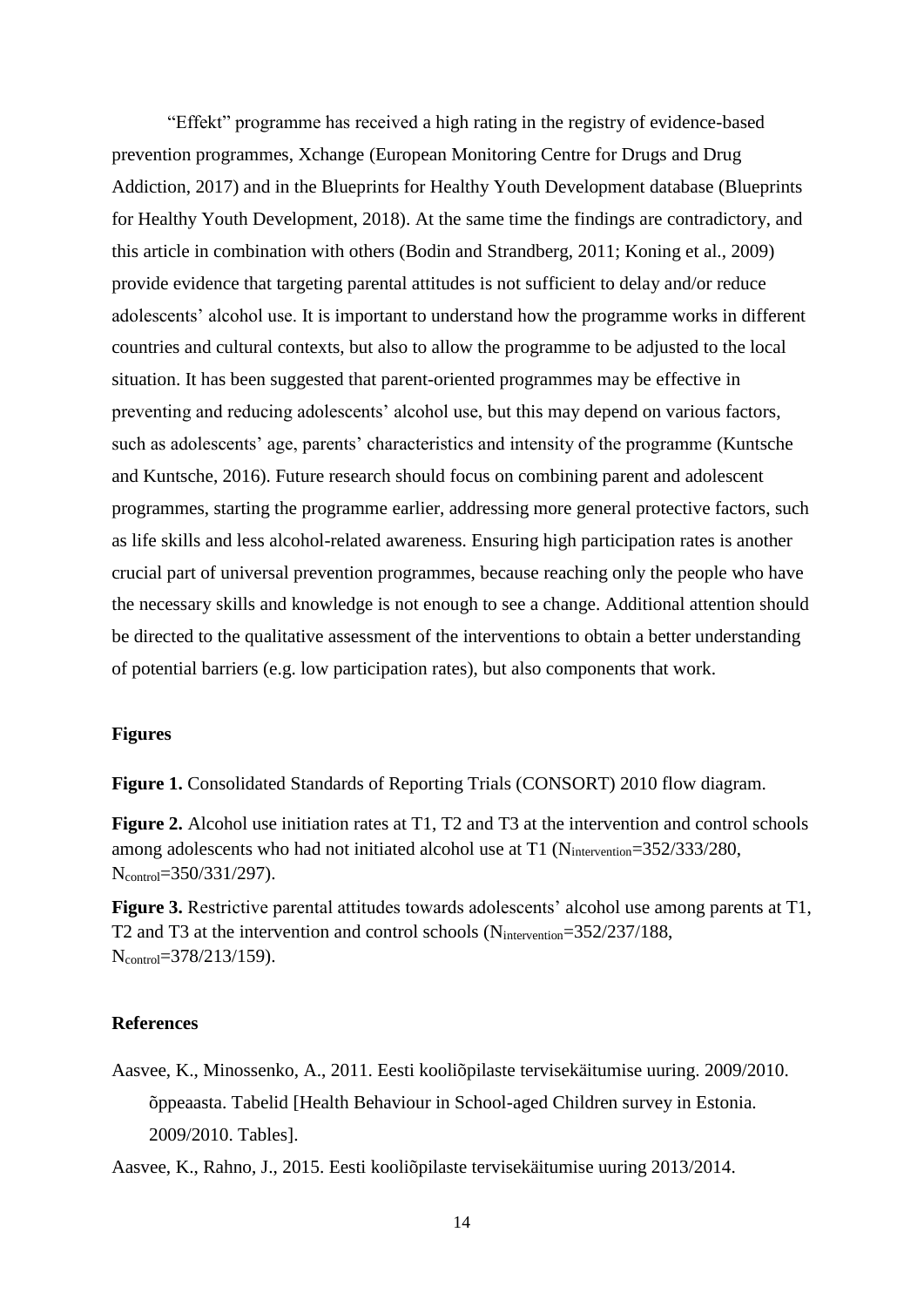õppeaasta. Tabelid [Health Behaviour in School-aged Children survey in Estonia. 2013/2014. Tables].

- Ajzen, I., Fishbein, M., 2005. The influence of attitudes on behavior, in: Albarracin, D., Johnson, B.T., Zanna, M.P. (Eds.), The Handbook of Attitudes. Erlbaum, Mahwah, NJ, pp. 173–221.
- Bava, S., Tapert, S.F., 2010. Adolescent brain development and the risk for slcohol and other drug problems. Neuropsychol. Rev. 20, 398–413. https://doi.org/10.1007/s11065-010- 9146-6
- Beard, E., Dienes, Z., Muirhead, C., West, R., 2016. Using Bayes factors for testing hypotheses about intervention effectiveness in addictions research. Addiction 111, 2230–2247. https://doi.org/10.1111/add.13501
- Blueprints for Healthy Youth Development, 2018. Effekt [WWW Document]. URL https://www.blueprintsprograms.org/factsheet/effekt (accessed 5.2.18).
- Bo, A., Hai, A.H., Jaccard, J., 2018. Parent-based interventions on adolescent alcohol use outcomes: A systematic review and meta-analysis. Drug Alcohol Depend. https://doi.org/10.1016/j.drugalcdep.2018.05.031
- Bodin, M.C., Strandberg, A.K., 2011. The Örebro prevention programme revisited: A clusterrandomized effectiveness trial of programme effects on youth drinking. Addiction 106, 2134–2143. https://doi.org/10.1111/j.1360-0443.2011.03540.x
- Brown, S.A., McGue, M., Maggs, J.L., Schulenberg, J.E., Hingson, R., Swartzwelder, S., Martin, C., Chung, T., Tapert, S.F., Sher, K., Winters, K.C., Lowman, C., Murphy, S., 2008. A developmental perspective on alcohol and youths 16 to 20 years of age. Pediatrics 121, S290–S310. https://doi.org/10.1542/peds.2007-2243D
- Brown, S.A., Tapert, S.F., Granholm, E., Delis, D.C., 2000. Neurocognitive functioning of adolescents: Effects of protracted alcohol use. Alcohol. Clin. Exp. Res. 24, 164–171. https://doi.org/10.1111/j.1530-0277.2000.tb04586.x
- Čablová, L., Pazderková, K., Miovský, M., 2014. Parenting styles and alcohol use among children and adolescents: A systematic review. Drugs Educ. Prev. Policy 21, 1–13. https://doi.org/10.3109/09687637.2013.817536
- Cook, R.J., Sackett, D.L., 1995. The number needed to treat: A clinically useful measure of treatment effect. BMJ 310, 452–454. https://doi.org/10.1136/bmj.310.6977.452
- Currie, C., Zanotti, C., Morgan, A., Currie, D., de Looze, M., Roberts, C., Samdal, O., Smith, O.R.F., Barnekow, V., 2012. Social determinants of health and well-being among young people. Health Behaviour in School-aged Children (HBSC) study: International report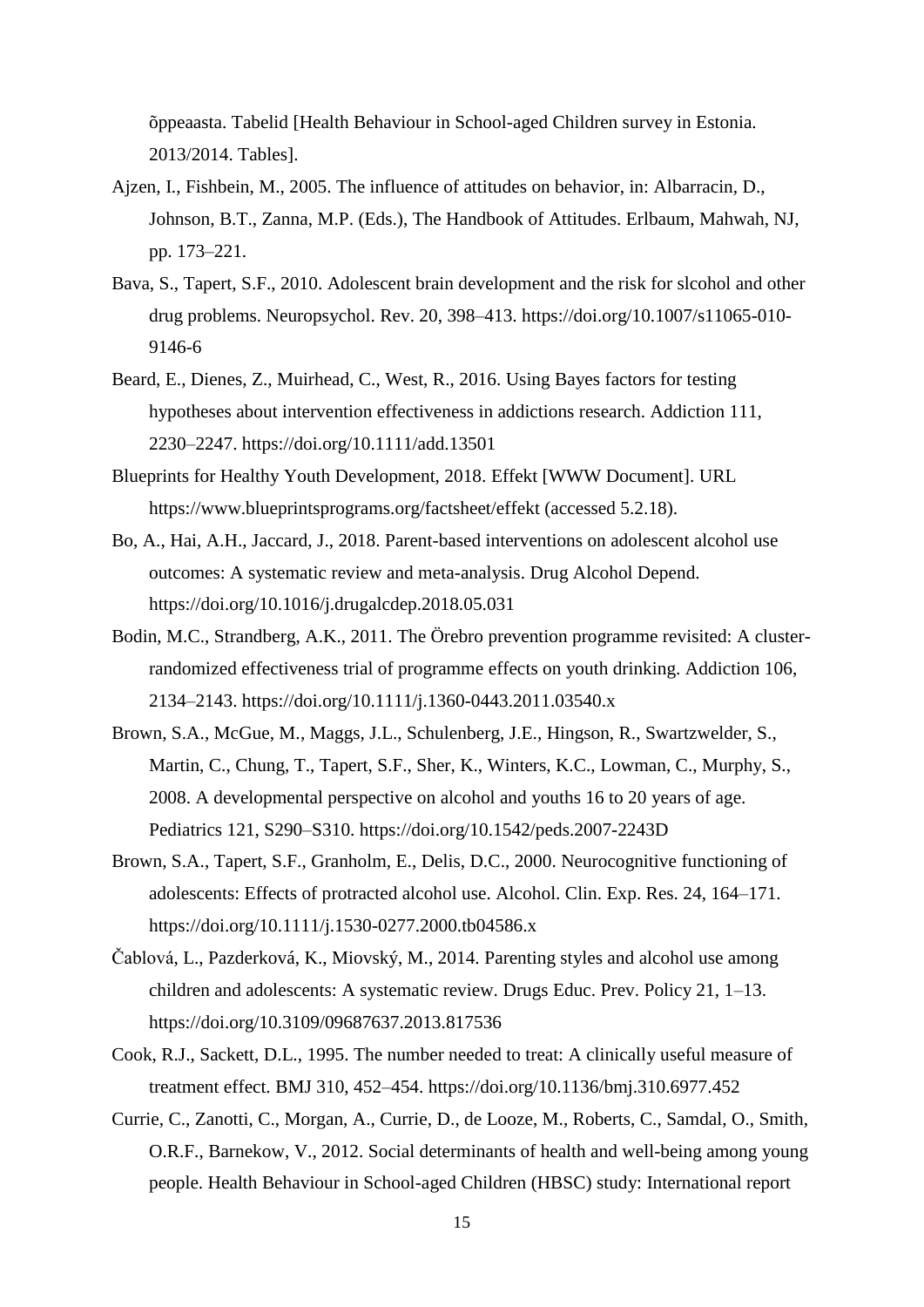from the 2009/2010 survey. Heal. Policy Child. Adolesc. No 6 1–272. https://doi.org/ISBN 987 92 890 1423 6

- Dalton, M.A., Bernhardt, A.M., Gibson, J.J., Sargent, J.D., Beach, M.L., Adachi-Mejia, A.M., Titus-Ernstoff, L.T., Heatherton, T.F., 2005. Use of cigarettes and alcohol by preschoolers while role-playing as adults: "Honey, have some smokes." Arch. Pediatr. Adolesc. Med. 159, 854.
- Diehr, P., Martin, D.C., Koepsell, T., Cheadle, A., 1995. Breaking the matches in a paired ttest for community interventions when the number of pairs is small. Stat. Med. 14, 1491–1504. https://doi.org/10.1002/sim.4780141309
- Dienes, Z., n.d. Calculate your Bayes factor [WWW Document]. URL http://www.lifesci.sussex.ac.uk/home/Zoltan\_Dienes/inference/bayes\_factor.swf (accessed 1.24.18).
- Donner, A., Taljaard, M., Klar, N., 2007. The merits of breaking the matches: A cautionary tale. Stat. Med. 26, 2036–2051.
- Donovan, J.E., Leech, S.L., Zucker, R.A., Loveland-Cherry, C.J., Jester, J.M., Fitzgerald, H.E., Puttler, L.I., Wong, M.M., Looman, W.S., 2004. Really underage drinkers: Alcohol use among elementary students. Alcohol. Clin. Exp. Res. 28, 341–349. https://doi.org/10.1097/01.ALC.0000113922.77569.4E
- Enders, C.K., Keller, B.T., Levy, R., 2017. A fully conditional specification approach to multilevel imputation of categorical and continuous variables. Psychol. Methods 1–20.
- Engels, R.C.M.E., Knibbe, R.A., Drop, M.J., 1997. Inconsistencies in adolescents' selfreports of initiation of alcohol and tobacco use. Addict. Behav. 22, 613–623. https://doi.org/10.1016/S0306-4603(96)00067-6
- European Monitoring Centre for Drugs and Drug Addiction, 2017. EFFEKT/Örebro/PAS To increase parents' attitudes, norm-setting and monitoring about alcohol [WWW Document]. Xchange Prev. Regist. URL http://www.emcdda.europa.eu/bestpractice/xchange/effektörebro\_en (accessed 1.24.18).
- Foxcroft, D.R., Tsertsvadze, A., 2011a. Universal family-based prevention programs for alcohol misuse in young people. Cochrane Database Syst. Rev.
- Foxcroft, D.R., Tsertsvadze, A., 2011b. Universal school-based prevention programs for alcohol misuse in young people. Cochrane Database Syst. Rev.
- Frissell, K.C., McCarthy, D.M., D'Amico, E.J., Metrik, J., Ellingstad, T.P., Brown, S.A., 2004. Impact of consent procedures on reported levels of adolescent alcohol use. Psychol. Addict. Behav. 18, 307–315. https://doi.org/10.1037/0893-164X.18.4.307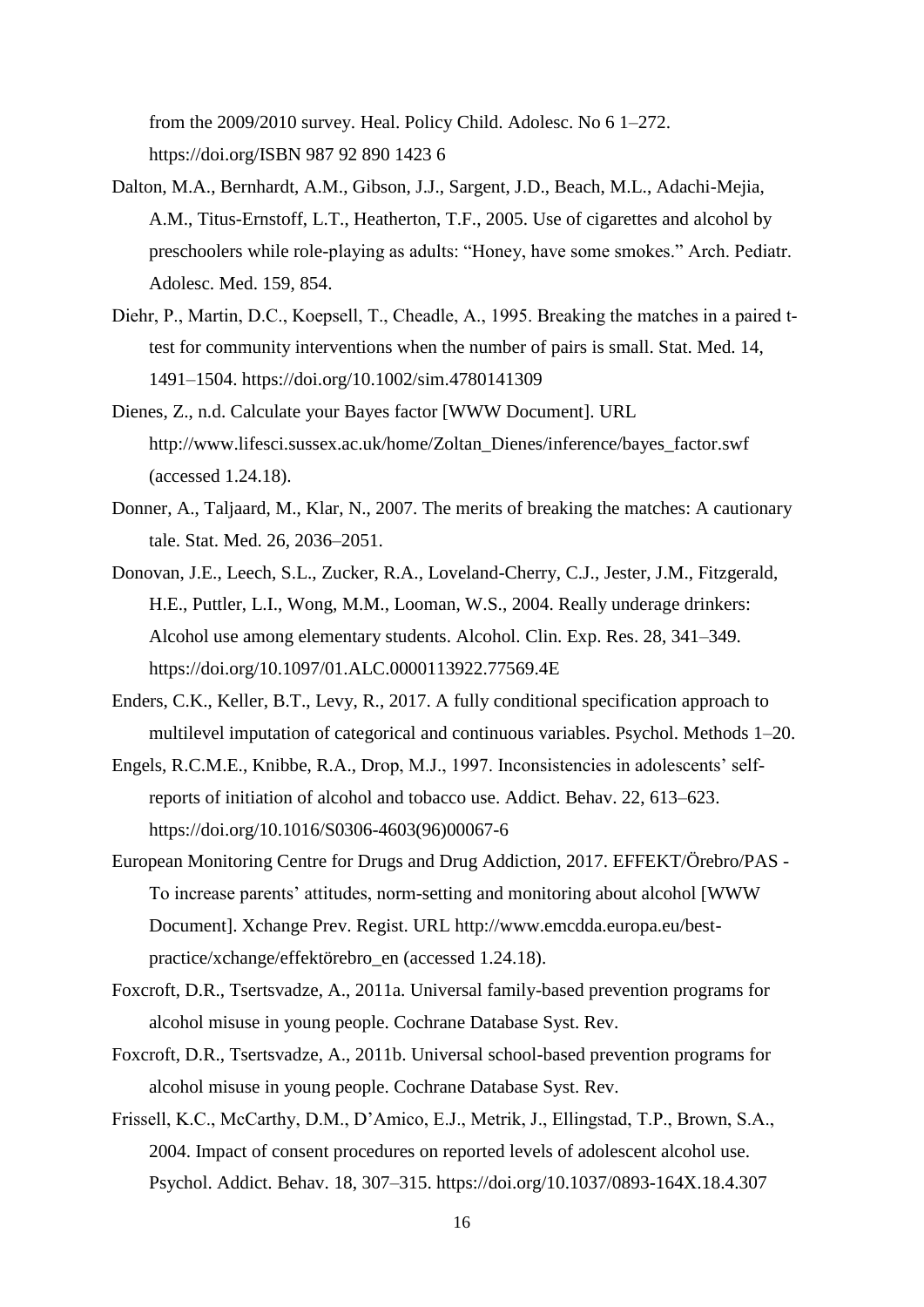- Giedd, J.N., Blumenthal, J., Jeffries, N.O., 1999. Brain development during childhood and adolescence: A longitudinal MRI study. Nat. Neurosci. 2, 861–863.
- Glasman, L., Albarracin, D., 2006. Forming attitudes that predict future behavior: A metaanalysis of the attitude–behavior relation. Psychol. Bull. 132, 778–822. https://doi.org/0.1037/0033-2909.132.5.778.
- Glatz, T., Stattin, H., Kerr, M., 2012. A test of cognitive dissonance theory to explain parents' reactions to youths' alcohol intoxication. Fam. Relat. 61, 629–641. https://doi.org/10.1111/j.1741-3729.2012.00723.x
- Hibell, B., Guttormsson, U., Ahlström, S., Balakireva, O., Bjarnason, T., Kokkevi, A., Kraus, L., 2012. The 2011 ESPAD report: Substance use among students in 36 European countries. The Swedish Council for Information on Alcohol and Other Drugs, Stockholm. https://doi.org/ISBN: 978-91-7278-233-4
- Inchley, J., Currie, D., Young, T., Samdal, O., Torsheim, T., Augustson, L., Mathison, F., Aleman-Diaz, A., Molcho, M., Weber, M., Barnekow, V., 2016. Growing up unequal: Gender and socioeconomic differences in young people' s health and well-being. Health Behaviour in School-aged Children (HBSC) study: International report from the 2013/2014 survey. Heal. Policy Child. Adolesc. No. 7. https://doi.org/ISBN 987 92 890 1423 6
- Jones, L., James, M., Jefferson, T., Lushey, C., Morleo, M., Stokes, E., Sumnall, Witty, K., Bellis, M., 2007. A review of the effectiveness and cost-effectiveness of interventions delivered in primary and secondary schools to prevent and/or reduce alcohol use by young people under 18 years old.
- Kaynak, O., Winters, K.C., Cacciola, J., Kirby, K.C., Arria, A.M., 2014. Providing alcohol for underage youth: What messages should we be sending parents? J. Stud. Alcohol Drugs 75, 590–605. https://doi.org/10.15288/jsad.2014.75.590

Keller, B.T., Enders, C.K., 2017. Blimp user's manual (Version 1.0).

- Kelly, A.B., O'Flaherty, M., Toumbourou, J.W., Connor, J.P., Hemphill, S.A., Catalano, R.F., 2011. Gender differences in the impact of families on alcohol use: A lagged longitudinal study of early adolescents. Addiction 106, 1427–1436. https://doi.org/10.1111/j.1360-0443.2011.03435.x
- Kohlberg, L., 1984. Stage and sequence: The cognitive-developmental approach to socialization, in: The Psychology of Moral Development: The Nature and Validity of Moral Stages. Harper & Row, New York, pp. 7–169.
- Koning, I.M., Van Den Eijnden, R.J., Verdurmen, J.E.E., Engels, R.C.M.E., Vollebergh,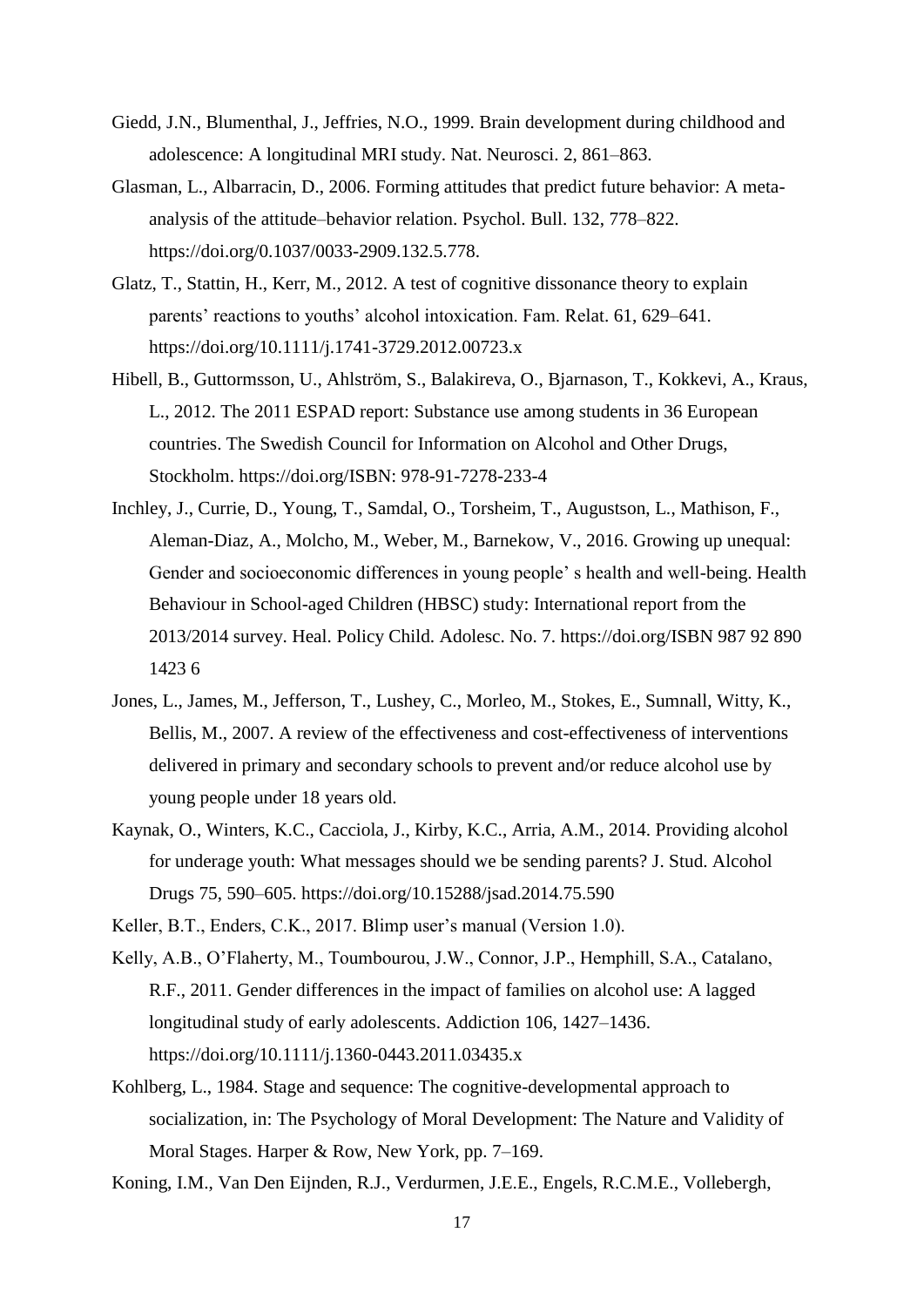W.A.M., 2011a. Long-term effects of a parent and student intervention on alcohol use in adolescents: A cluster randomized controlled trial. Am. J. Prev. Med. 40, 541–547. https://doi.org/10.1016/j.amepre.2010.12.030

- Koning, I.M., Van Den Eijnden, R.J.J.M., Engels, R.C.M.E., Verdurmen, J.E.E., Vollebergh, W.A.M., 2011b. Why target early adolescents and parents in alcohol prevention? The mediating effects of self-control, rules and attitudes about alcohol use. Addiction 106, 538–546. https://doi.org/10.1111/j.1360-0443.2010.03198.x
- Koning, I.M., van den Eijnden, R.J.J.M., Verdurmen, J.E.E., Engels, R.C.M.E., Vollebergh, W.A.M., 2013. A cluster randomized trial on the effects of a parent and student intervention on alcohol use in adolescents four years after baseline; no evidence of catching-up behavior. Addict. Behav. 38, 2032–2039. https://doi.org/10.1016/j.addbeh.2012.12.013
- Koning, I.M., Verdurmen, J.E.E., Engels, R.C.M.E., van den Eijnden, R.J.J.M., Vollebergh, W.A.M., 2012. Differential impact of a Dutch alcohol prevention program targeting adolescents and parents separately and simultaneously: Low self-control and lenient parenting at baseline predict effectiveness. Prev. Sci. 13, 278–287. https://doi.org/10.1007/s11121-011-0267-9
- Koning, I.M., Vollebergh, W.A.M., Smit, F., Verdurmen, J.E.E., Van Den Eijnden, R.J.J.M., Ter Bogt, T.F.M., Stattin, H., Engels, R.C.M.E., 2009. Preventing heavy alcohol use in adolescents (PAS): Cluster randomized trial of a parent and student intervention offered separately and simultaneously. Addiction 104, 1669–1678.
- Koutakis, N., 2011. Preventing underage alcohol drinking through working with parents [Thesis]. Orebro University, Orebro.
- Koutakis, N., Stattin, H., Kerr, M., 2008. Reducing youth alcohol drinking through a parenttargeted intervention: The Örebro prevention program. Addiction 103, 1629–1637. https://doi.org/10.1111/j.1360-0443.2008.02326.x
- Kuntsche, S., Kuntsche, E., 2016. Parent-based interventions for preventing or reducing adolescent substance use—A systematic literature review. Clin. Psychol. Rev. 45, 89– 101.
- Maggs, J.L., Staff, J.A., 2017. Parents who allow early adolescents to drink. J. Adolesc. Heal. 1–3. https://doi.org/10.1016/j.jadohealth.2017.09.016
- Michie, S., Atkins, L., West, R., 2014. Identify content and implementation options, in: The Behaviour Change Wheel: A Guide to Designing Interventions. Silverback Publishing, London, pp. 145–182.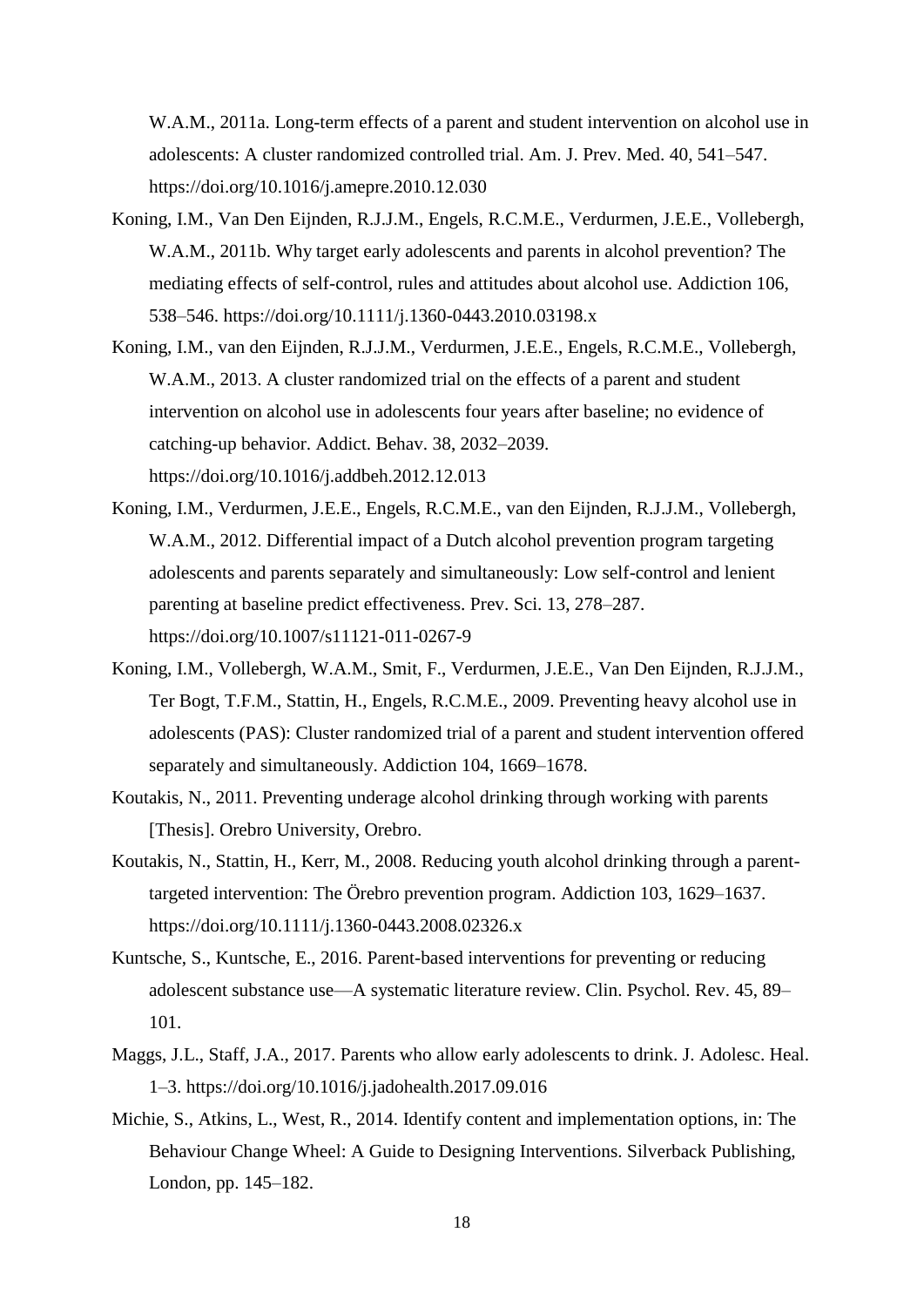- Mills, K.L., Lalonde, F., Clasen, L.S., Giedd, J.N., Blakemore, S.J., 2014. Developmental changes in the structure of the social brain in late childhood and adolescence. Soc. Cogn. Affect. Neurosci. 9, 123–131. https://doi.org/10.1093/scan/nss113
- Molinaro, S., Siciliano, V., Curzio, O., Denoth, F., Mariani, F., 2012. Concordance and consistency of answers to the self-delivered ESPAD questionnaire on use of psychoactive substances. Int. J. Methods Psychiatr. Res. 21, 158–168. https://doi.org/10.1002/mpr.1353
- Newbury-Birch, D., Walker, J., Avery, L., Beyer, F., Brown, N., Jackson, K., Lock, C.A., Mcgovern, R., Kaner, E., Mcardle, P., Ramesh, V., Stewart, S., 2009. Impact of alcohol consumption on young people: A systematic review of published reviews.
- Newton, N.C., Champion, K.E., Slade, T., Chapman, C., Stapinski, L., Koning, I.M., Tonks, Z., Teesson, M., 2017. A systematic review of combined student- and parent-based programs to prevent alcohol and other drug use among adolescents. Drug Alcohol Rev. 36, 337–351. https://doi.org/10.1111/dar.12497
- Oetting, E.R., Donnermeyer, J.F., 1998. Primary socialization theory: The etiology of drug use and deviance. I. Subst. Use Misuse 33, 995–1026. https://doi.org/10.3109/10826089809056252
- Özdemir, M., Koutakis, N., 2016. Does promoting parents' negative attitudes to underage drinking reduce adolescents' drinking? The mediating process and moderators of the effects of the Orebro Prevention Programme. Addiction 111, 263–271. https://doi.org/10.1111/add.13177
- Prins, J.C., Donovan, J.E., Molina, B.S.G., 2011. Parent-child divergence in the development of alcohol use norms from middle childhood into middle adolescence. J. Stud. Alcohol Drugs 72, 438–443.
- Robertson, E.B., David, S.L., Rao, S.A., 2003. Preventing drug use among children and adolescents: A research-based guide for parents, educators and community leaders, 2nd ed. National Institute on Drug Abuse, Bethesda, MD.
- Rossow, I., Keating, P., Felix, L., Mccambridge, J., 2016. Does parental drinking influence children's drinking? A systematic review of prospective cohort studies. Addiction 111, 204–217. https://doi.org/10.1111/add.13097
- Schulenberg, J.E., Maggs, J.L., 2002. A developmental perspective on alcohol use and heavy drinking during adolescence and the transition to young adulthood. J. Stud. Alcohol 14, 54–70. https://doi.org/10.15288/jsas.2002.s14.54
- Sharmin, S., Kypri, K., Khanam, M., Wadolowski, M., Bruno, R., Mattick, R.P., 2017.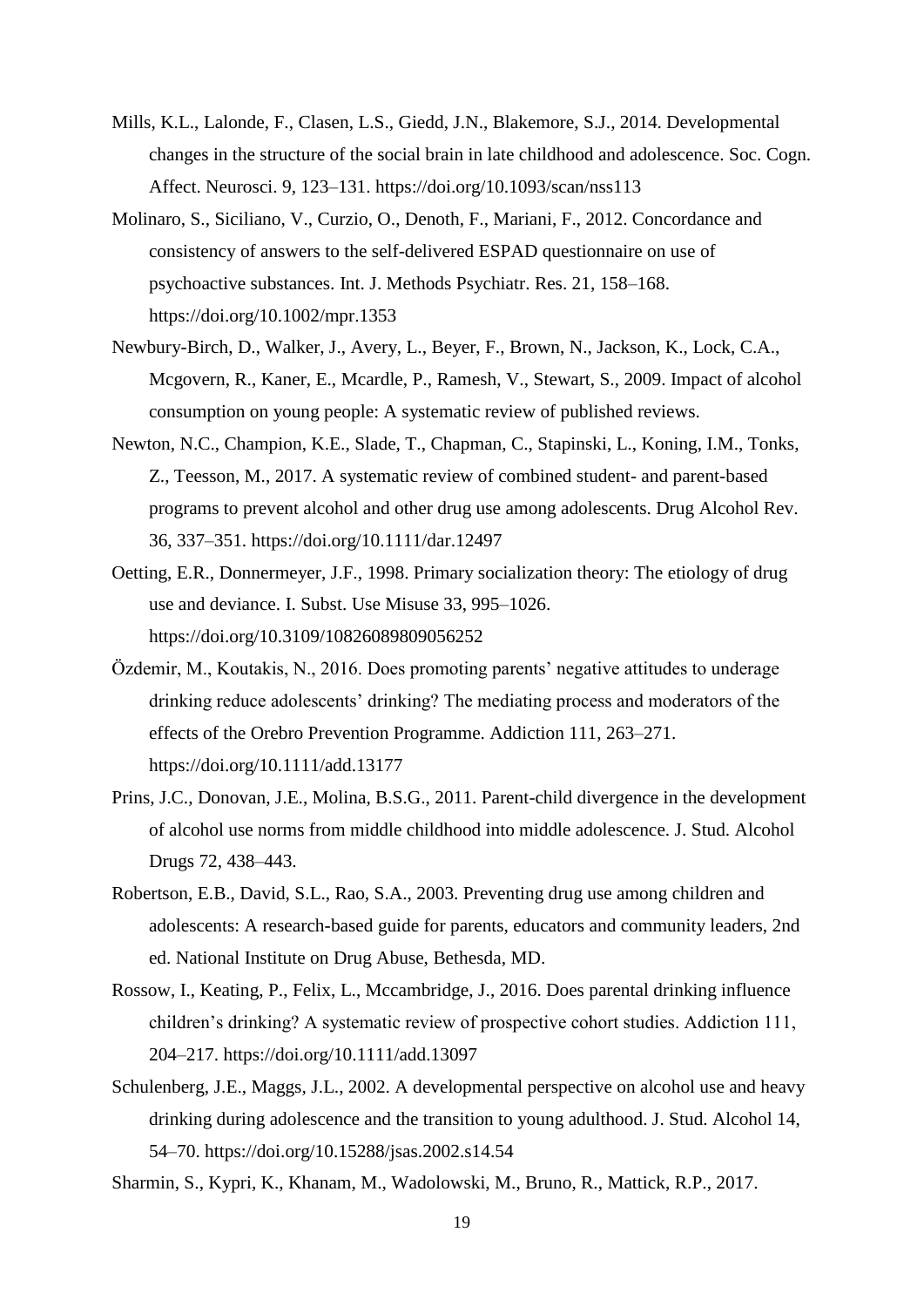Parental supply of alcohol in childhood and risky drinking in adolescence: Systematic review and meta-analysis. Int. J. Environ. Res. Public Health 14, 287. https://doi.org/10.3390/ijerph14030287

- Smit, E., Verdurmen, J.E.E., Monshouwer, K., Smit, F., 2008. Family interventions and their effect on adolescent alcohol use in general populations; a meta-analysis of randomized controlled trials. Drug Alcohol Depend. 97, 195–206. https://doi.org/10.1016/j.drugalcdep.2008.03.032
- StataCorp, 2015. Stata Statistical Software.
- StataCorp, 2013. Stata structural equation modeling. Reference manual. Release 13.
- Stocking, E., Hall, W.D., Lynskey, M., Morley, K.I., Reavley, N., Strang, J., Patton, G., Degenhardt, L., 2016. Prevention, early intervention, harm reduction, and treatment of substance use in young people. The Lancet Psychiatry 3, 280–296.
- Strandberg, A.K., Bodin, M.C., 2011. Alcohol-specific parenting within a cluster-randomized effectiveness trial of a Swedish primary prevention program. Health Educ. 111, 92–102. https://doi.org/10.1108/09654281111108526
- Streimann, K., Trummal, A., Klandorf, K., Akkermann, K., Sisask, M., Toros, K., Selart, A., 2017. Effectiveness of a universal classroom-based preventive intervention (PAX GBG): A research protocol for a matched-pair cluster-randomized controlled trial. Contemp. Clin. Trials Commun. 8, 75–84. https://doi.org/10.1016/j.conctc.2017.08.013
- Sutton, S., 2004. Determinants of health-related behaviours: Theoretical and methodological issues, in: Sutton, S., Baum, A., Johnston, M. (Eds.), The SAGE Handbook of Health Psychology. SAGE Publications Ltd, London, pp. 94–126.
- Urbaniak, G.C., Plous, S., 2013. Research Randomizer (Version 4.0) [Computer software].
- Van Ryzin, M.J., Roseth, C.J., Fosco, G.M., Lee, Y.K., Chen, I.C., 2016. A componentcentered meta-analysis of family-based prevention programs for adolescent substance use. Clin. Psychol. Rev. 45, 72–80. https://doi.org/10.1016/j.cpr.2016.03.007
- Velleman, R.D.B., Templeton, L.J., Copello, A.G., 2005. The role of the family in preventing and intervening with substance use and misuse: A comprehensive review of family interventions, with a focus on young people. Drug Alcohol Rev. 24, 93–109. https://doi.org/10.1080/09595230500167478
- Verdurmen, J.E.E., Koning, I.M., Vollebergh, W.A.M., van den Eijnden, R.J.J.M., Engels, R.C.M.E., 2014. Risk moderation of a parent and student preventive alcohol intervention by adolescent and family factors: A cluster randomized trial. Prev. Med. (Baltim). 60, 88–94.